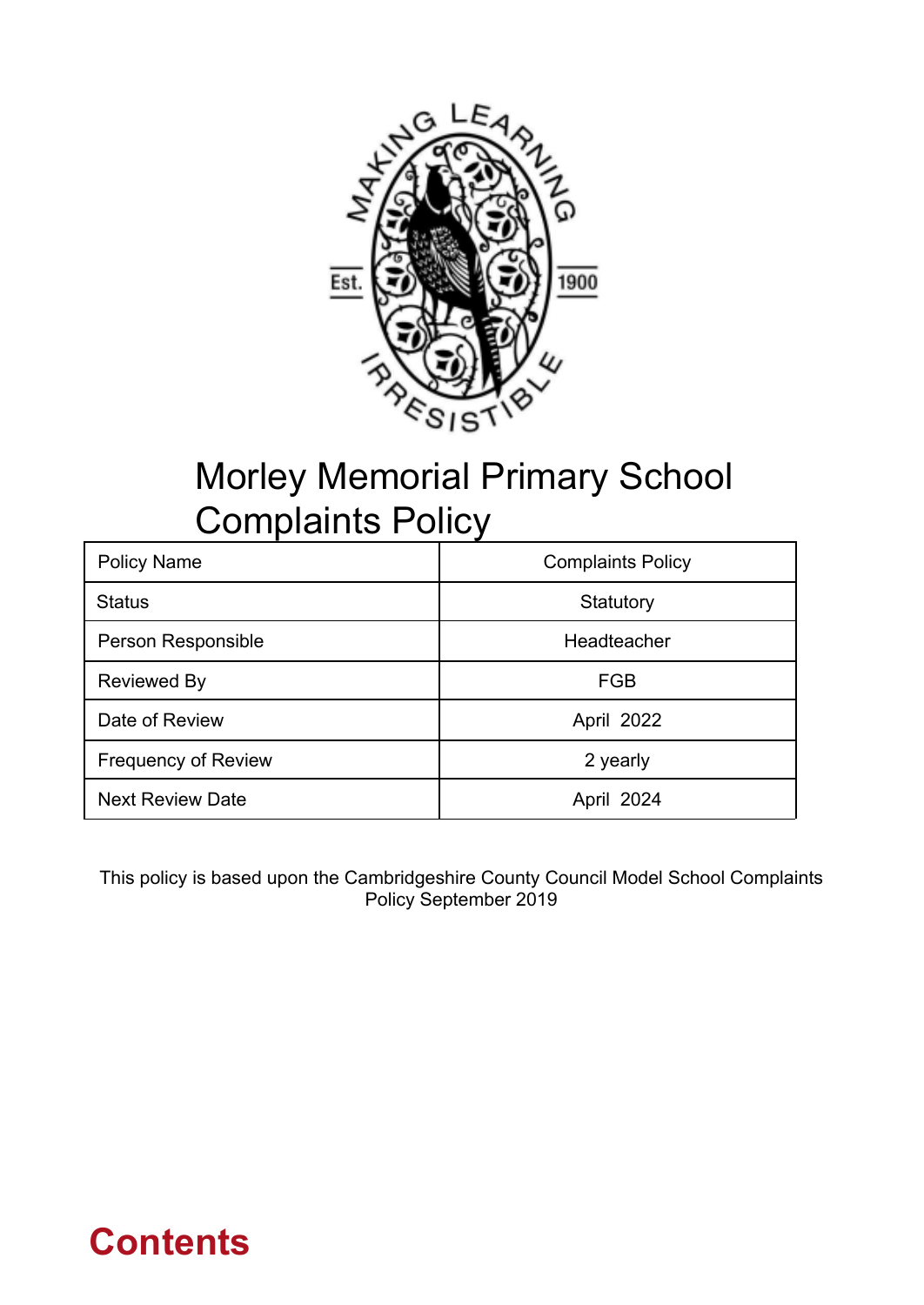|                                                                                                                                           | Page      |
|-------------------------------------------------------------------------------------------------------------------------------------------|-----------|
|                                                                                                                                           |           |
| An introduction to the Complaints Policy                                                                                                  | $3-5$     |
| Preliminary Stage - Dealing with Concerns Informally                                                                                      | 6         |
| <b>Part 1 – Making a Formal Complaint to the Principal/Headteacher</b>                                                                    | $7 - 8$   |
| <b>Part 2 – Referring a Formal Complaint to the Chair of Governors or</b><br>making a complaint about governors                           | $9 - 12$  |
| <b>Part 3 – Referring a Formal Complaint to the Governors' Complaints</b><br>Panel                                                        | $13 - 17$ |
|                                                                                                                                           |           |
| <b>Appendix 1 – Summary of Complaints Process with Timelines</b>                                                                          | 18        |
| <b>Appendix 2 – Frequently Asked Questions/Serial and Persistent</b><br>Complaints/Communication Strategy/Barring from school<br>premises | 19-21     |
| <b>Appendix 3 – Issues Outside the Scope of the Complaints Policy</b>                                                                     | 23-24     |
| Appendix 4 - Sample Acknowledgement Letter from<br>Principal/Headteacher/ Chair of Governors                                              | 25        |
|                                                                                                                                           |           |
| <b>Appendix 5 – Roles and responsibilities</b>                                                                                            | 26-28     |
| <b>School Complaint Form</b>                                                                                                              | 29        |
| <b>Complaint Review Request Form</b>                                                                                                      | 30        |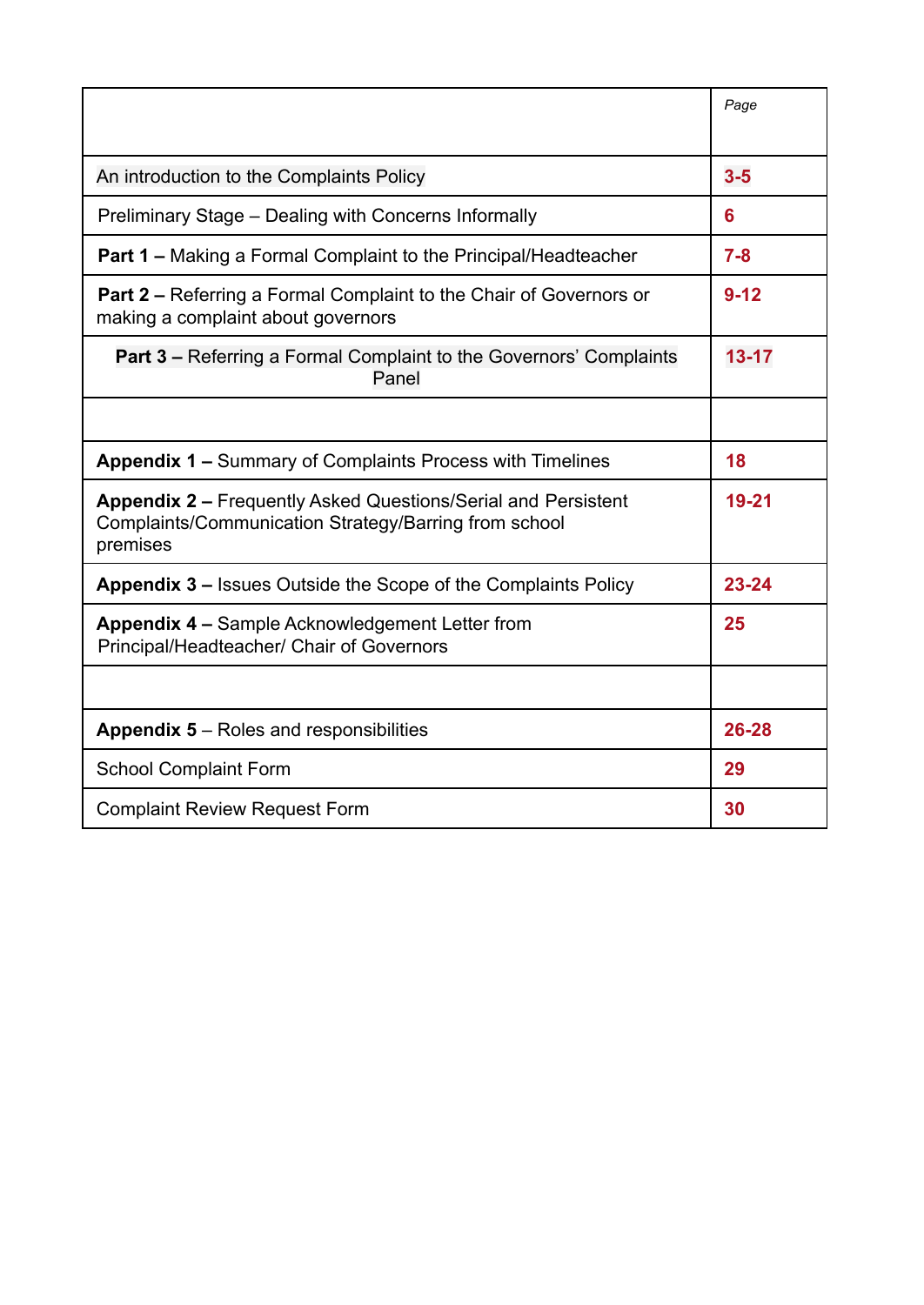## **An Introduction to the Complaints Policy**

The Governing Body is required by law (section 29 of the Education Act 2002) to establish procedures and publish those procedures for dealing with complaints relating to the school, or to the provision of facilities or services (unless the issue is covered by other legislation – see Appendix 3). **The Local Authority has no statutory authority to investigate our school complaints and complaints must be directed to the school**

### **1. The difference between a concern and a complaint**

A concern may be treated as an expression of worry or doubt over an issue considered to be important for which reassurances are sought.

The Governing Body uses the Local Government Ombudsman definition of what is a complaint. A complaint is

*'An expression of dissatisfaction about a service that requires a response.'*

It is in everyone's interest that complaints are resolved at the earliest possible stage. Many issues can be resolved informally, without the need to follow formal procedures. Schools should have procedures in place to take informal concerns seriously and make every effort to resolve the matter as quickly as possible. However, there will be occasions when complainants want to raise their concerns formally, in those cases, the formal complaints procedure will be followed.

## **2. Who can make a Complaint?**

Any person who has a legitimate interest in the school may make a complaint. This will include pupils on roll at the school irrespective of their age, although normally a complaint from a pupil would come through a parent. This includes parents or carers of children no longer at the school and members of the public.

Unless complaints are dealt with under separate statutory procedures (see Appendix 3 pages 22 and 23), we will use this complaints procedure.

Where a person is not able to make a complaint himself or herself, a friend or other family member may do so on their behalf, but that person does not become the complainant. The Governing Body will not accept complaints from legal representatives.

#### **In accordance with administrative law principles, complainants will be given the opportunity to complete the complaints procedure in full, unless the school possess clear evidence that the complainant meets our serial and unreasonable complaints criteria.**

If that is the case and the complainant contacts us again on the same issue, the correspondence may then be viewed as 'serial' or 'persistent' and we may choose not to respond. **We will not mark a complainant as 'serial' before the complainant has completed the procedure.**

We have published a separate Serial and Persistent Complaints Policy and further details are provided on page 21 of this policy.

Anonymous complaints will not normally be investigated. However, the Headteacher or Chair of Governors, if appropriate, will determine whether the complaint warrants an investigation.

The Governing Body will ensure that any third party providers have their own complaints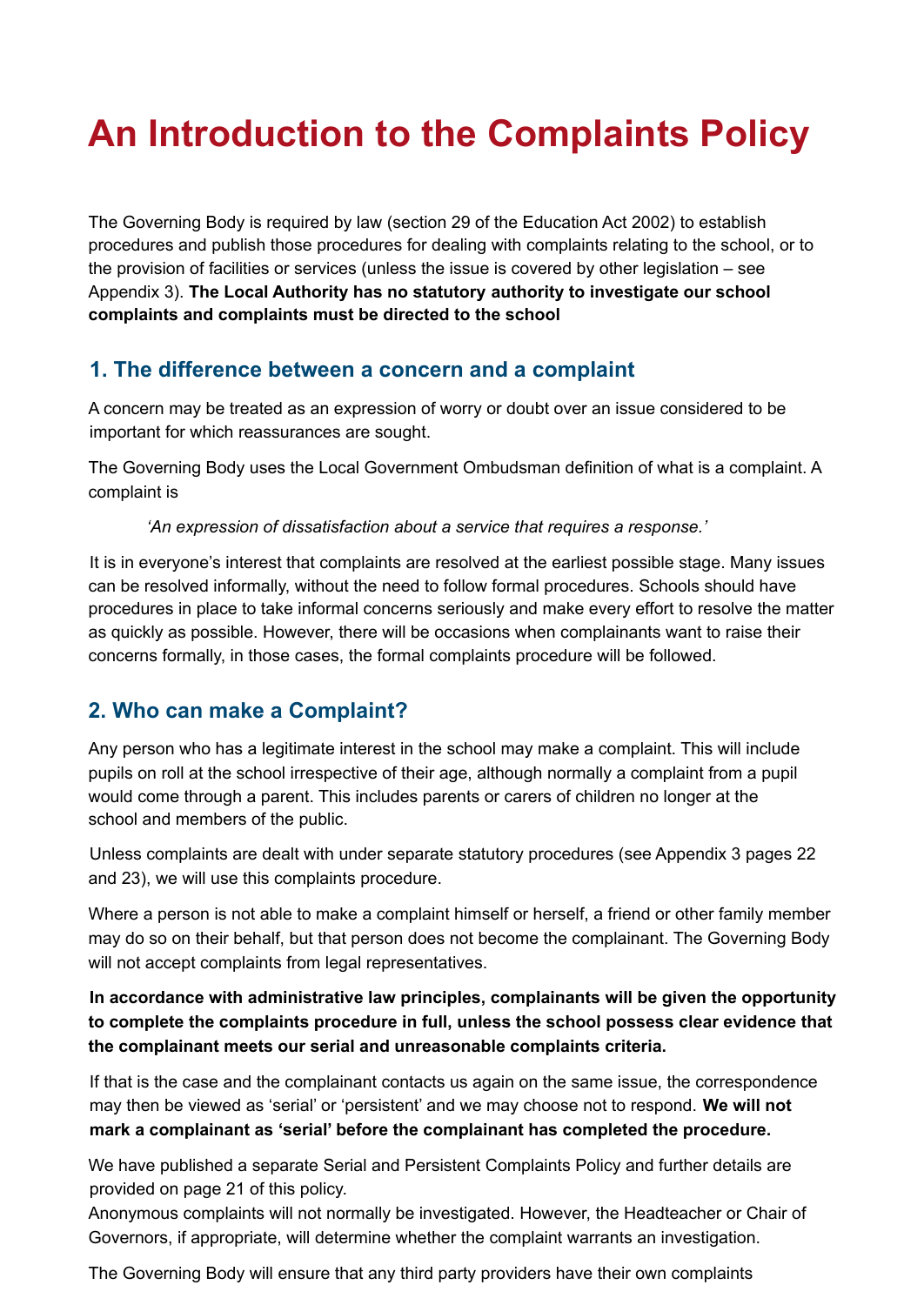procedures in place if they are using school premises to offer services.

### **3. Purposes of the Complaints Procedure**

The purpose of our Complaints Procedure is to provide a comprehensive, open, transparent, fair and timely vehicle through which:

- something that may have gone wrong can be identified, acknowledged and, where necessary, put right;
- an apology may be made where appropriate;
- the school and its senior management can, where appropriate, learn from the process, making it less likely that a similar complaint will be brought in the future.

A written record will be kept of all complaints along with details of how they were resolved following a formal investigation or progression to a panel hearing.

## **4. Publicising the Complaints Procedure**

We will do this by:

- copies of the procedure and the complaints forms are available from the school (clearly this will be easily accessible without a potential complainant being asked the reason why it is being requested);
- including the procedure and complaints forms on the school's web site, ensuring that it is easy to find through a link from the home page.

## **5. Adopting the Complaints Procedure**

The Governing Body formally adopted this procedure on 28th October 2019 and it will be reviewed in 3 years.

A review might be required earlier in the following circumstances:

- to take account of any changes to legislation or to reflect new local authority or government guidance;
- in the light of any recommendations from the Chair or a Review Panel arising from consideration of a complaint.

We will review the policy every three years.

### **6. Timescales for complaints**

We will aim to consider complaints as quickly and as efficiently as possible and any deviation from our published procedure will be recorded and communicated to the complainant.

The Governing Body has accepted the view of the Department for Education that a complainant should normally be expected to lodge their complaint **within 90 calendar days of the event being complained about.** The 90 calendar day limit has been established because investigation is more

difficult after a period of time: memories may not be as clear as they would have been earlier, records may not be as readily available and witnesses may no longer be employed at the school. A delay in making a complaint may also disadvantage any person who is the subject of it, making it more challenging for them to defend themselves for the same reasons.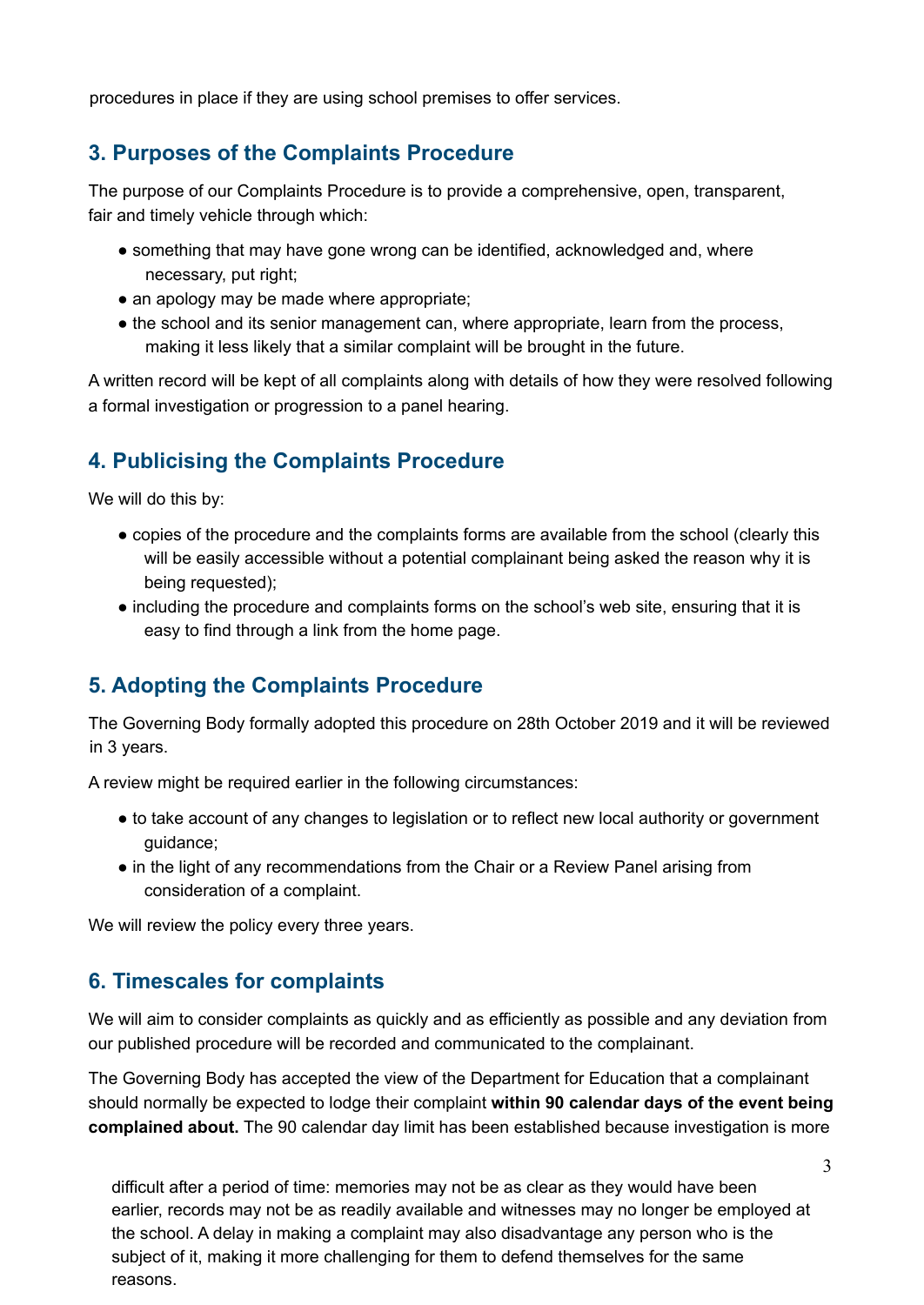In exceptional circumstances, the Chair of Governors, acting on behalf of the Governing Body, will consider complaints submitted outside this timeframe. In such instances the complainant will need to offer an explanation as to why there has been a delay in making a complaint.

Any decision made in this respect will aim to be lawful, rational, reasonable, fair and proportionate. It is for the school to decide what exceptional circumstances are.

Where a number of complaints are made in one letter of complaint, some of which lie outside the timeframe, the Chair of Governors will determine which complaints can be considered, taking account of their relevance to the substantive complaint or complaints made within the timescale.

If the complaint is received outside of term time, the calendar day timings for managing the complaint will start on the first school day after the holiday period.

Where it is clear that published timescales cannot be met, new time limits will be set and the complainant will be sent details of the new deadline and an explanation for the delay.

If other bodies are investigating aspects of the complaint, for example the police, LA safeguarding teams or tribunals, there may be an impact on the school's ability to adhere to timescales, or the procedure may have to be suspended until those investigations are complete.

If a complainant commences legal action in relation to their complaint, the procedure may have to be suspended until those proceedings have concluded.

Timescales for our complaints process are confirmed and summarised in Appendix 1. 4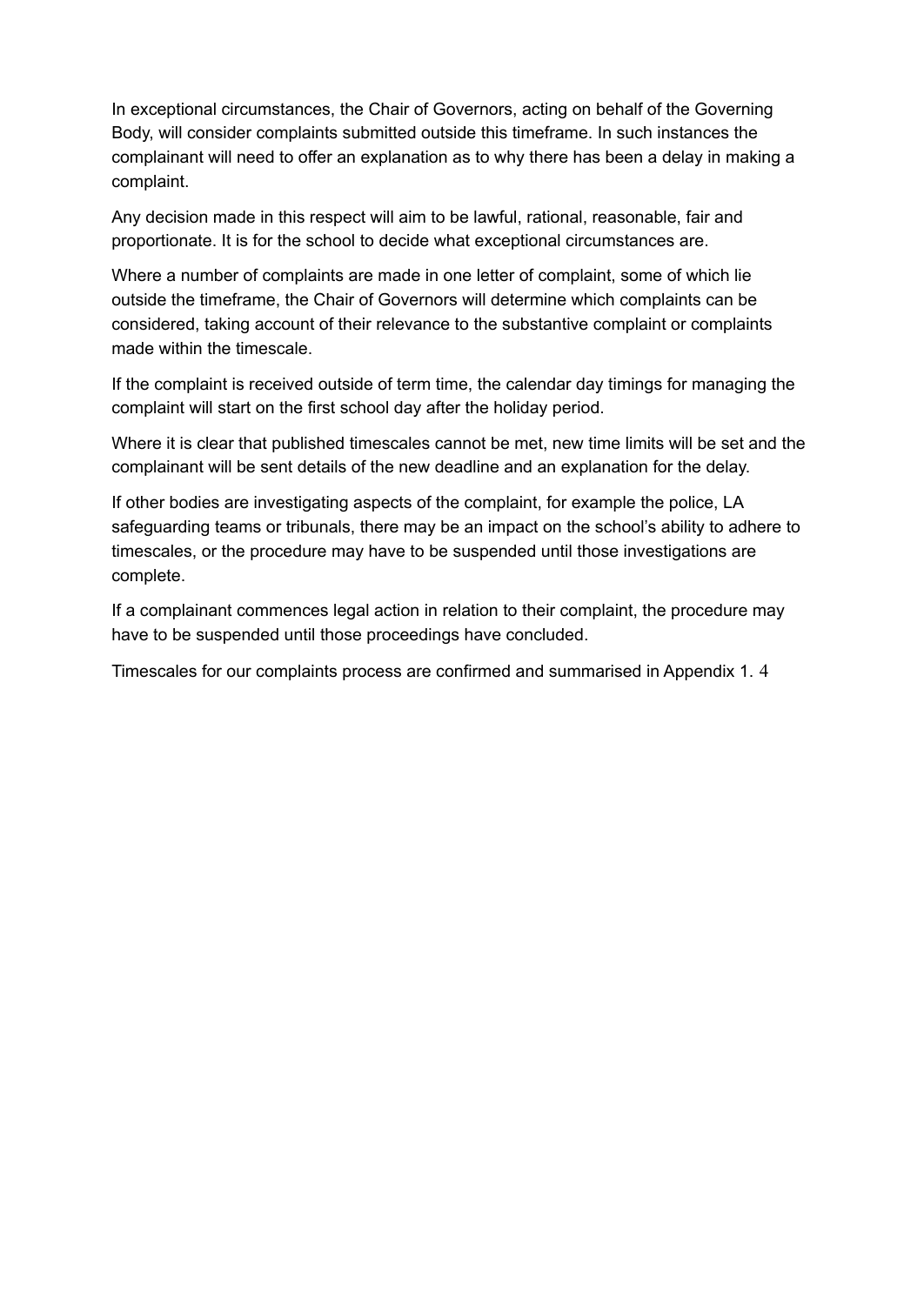## **Preliminary stage – dealing with concerns informally**

Before the formal processes are invoked every effort should be made to resolve matters informally. This is in line with Department for Education guidance. The Governing Body will ensure parents are made aware of how they can raise a concern through the governors' communication policy. An informal concern can be raised in person, in writing or by telephone. The school will aim to acknowledge an informal concern or complaint within 5 working days and resolve the informal concern or complaint within 10 working days

Some issues are likely to be best resolved through discussion with a class teacher below the level of a school leader. In some cases, though, a person may feel the need to escalate the matter to the Assistant or Deputy Headteacher

Initially school staff below the level of Headteacher will seek to resolve matters through the provision of information and clarification. Where it is clear that there is a significant level of challenge, staff will refer the matter to the Headteacher as a cause for concern. The Deputy Headteacher or Headteacher will then seek to resolve the matter through discussion with those expressing concerns.

Whether attempts to resolve concerns at an informal stage are by telephone conversation or through meetings, school staff will take a note of any agreed action points and summarise these at the end of the conversation. The agreed action points will be circulated promptly to those involved in the discussion if that was agreed at the meeting.

**The formal Complaints Procedure will not normally be accessed unless the Headteacher has first been given the opportunity to discuss the matter with the complainant, either by telephone or, preferably, in person.**

Where the Deputy Headteacher or Headteacher leader is unable to resolve matters through discussion, the parent will be asked if they wish to make a formal complaint to the Headteacher. This complaint should be made in writing using the formal School Complaints Form at the end of this document and available on the school website or from the school office.

## **Part 1 – Making a formal complaint to the**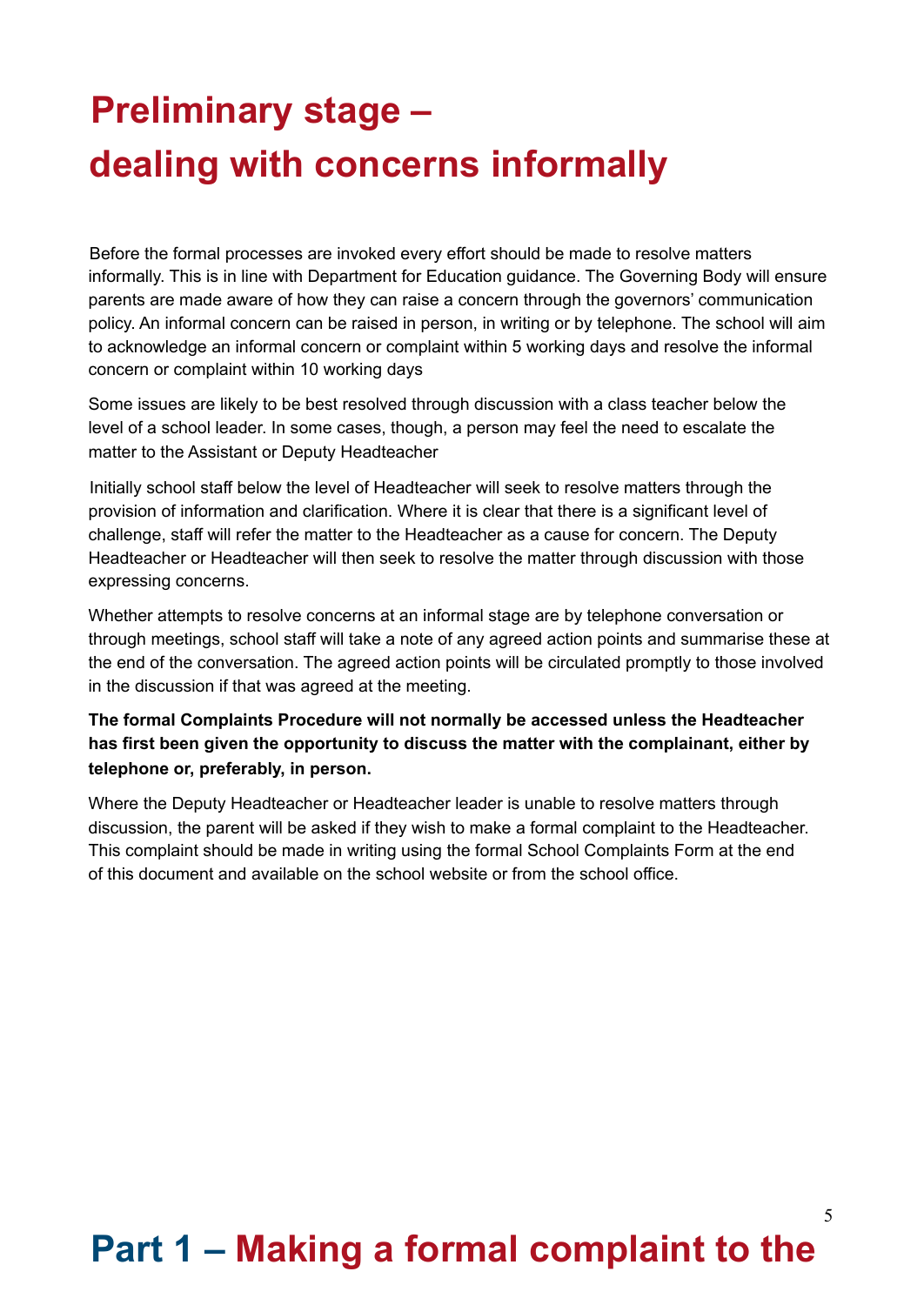## **Headteacher**

## **The procedure**

1.1 The procedure for making a formal complaint requires a complainant to complete, and to submit, a Complaint Form and to do so within **90 calendar days** of the issue about which they are complaining. If the complaint is received outside of term time, the calendar day timings for managing the complaint will start on the first school day after the holiday period.

1.2 The Headteacher will record the date the complaint is received and acknowledge receipt of the complaint form in writing within **5 school days** and investigate the matter so that the complainant receives a formal written response within **10 school days**. On occasion, the complaint may be too complex to investigate within this timescale and, in these circumstances, the Headteacher will write to the complainant explaining why it is not possible to work within the timescales laid down and to advise when a response will be issued. The Headteacher may delegate the complaint to another member of the senior leadership team, but not the decision to be taken.

1.3 If the complaint is against the Headteacher, the complaint form should be sent directly to the Chair of Governors, c/o the school**.** The procedures set out in Part 2 of this document should then apply.

## **Expected Outcomes**

1.4 The actions that the school may take to put matters right might involve one or more of the following:

- **a** review of policy or procedure
- changes to routines;
- **Exercion to remedy a health and safety concern;**
- restorative work involving a pupil and a member of staff;

■ risk assessment to determine the likelihood of similar problems recurring ■ an apology or an admission that the situation could have been handled differently or better;

▪ action towards a member of staff (on the occasions that this is of a disciplinary nature, no further information will be shared, as this is a matter of employment contract law for employees and a straightforward matter of privacy for volunteers);

6

▪ a decision that no action is necessary or justified with a full explanation.

1.5 The Governing Body will not normally award financial compensation unless required to do so by virtue of legislation. The Complaint Form

1.6 A complainant who has first discussed the issue with the Headteacher may make a complaint and to do so they must use the complaint form. The complainant is asked to be brief and clear about the issue and to state what would, for them, provide a reasonable and acceptable

resolution to the complaint. Unless there are exceptional circumstances, the complaint form should be submitted **within 90 calendar days** of the issue causing complaint.

## **Arranging Help for the Complainant to Articulate Concerns and Understand Procedure**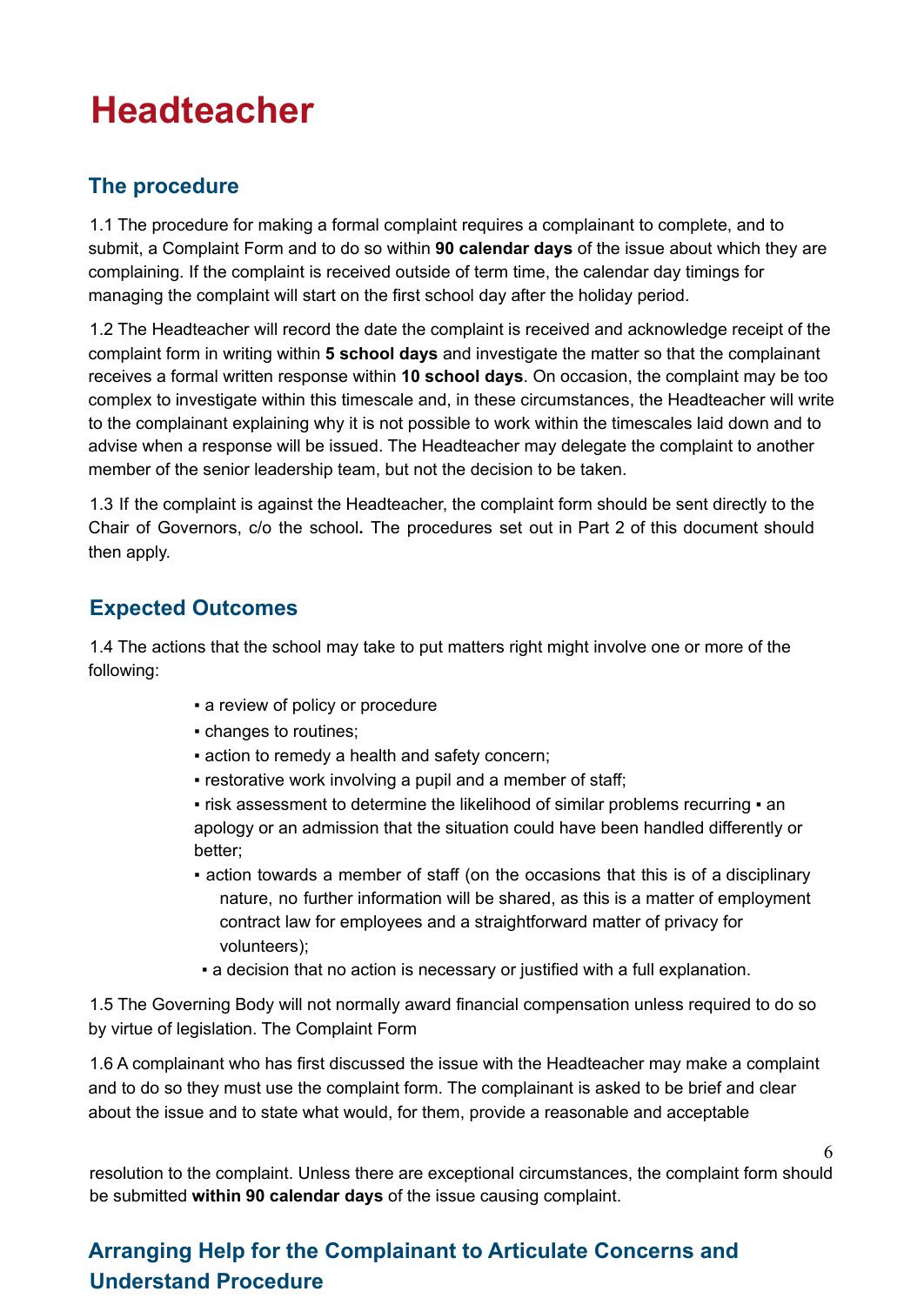1.7 The Governing Body is aware of its obligations under the Equality Act 2010 and understands that a complainant may have communication preferences due to disability, learning difficulties or difficulties using English. In such circumstances the complainant will be appropriately supported to make their complaint or alternative arrangements made and alternative methods of contact will be accepted.

If a complainant wishes to seek help in explaining the issue and/or with completing the Complaint Form, then support may be available from one of the following sources:

**From School Staff**. The Governing Body accepts that a member of the school staff may provide support unless the Principal/Headteacher agrees that there is good reason why they should not do so. This support does not extend to support with the basis of the complaint per se, rather it is restricted to advice on how best to present the information.

**From external sources**. A complainant may, if they wish, seek support from any person who is not a member of staff, including legal support or from statutory and charitable organisations. A complainant may nominate a person to issue, and to receive, correspondence on their behalf. The school will request consent from the complainant before disclosing information to a third party.

Whilst the school acknowledges that, on rare occasions, parents may wish to contact solicitors, the school will not accept a complaint from a legal representative. The school will not use legal representation within the complaint resolution process but nor will parents' legal representative be permitted to attend relevant meetings.

If the complainant contacts the Local Authority, then they will be directed to the school complaints procedure on the schools website. The Local Authority has no statutory powers of intervention in school complaints.

# **Part 2 – Referring a formal complaint to the Chair of Governors**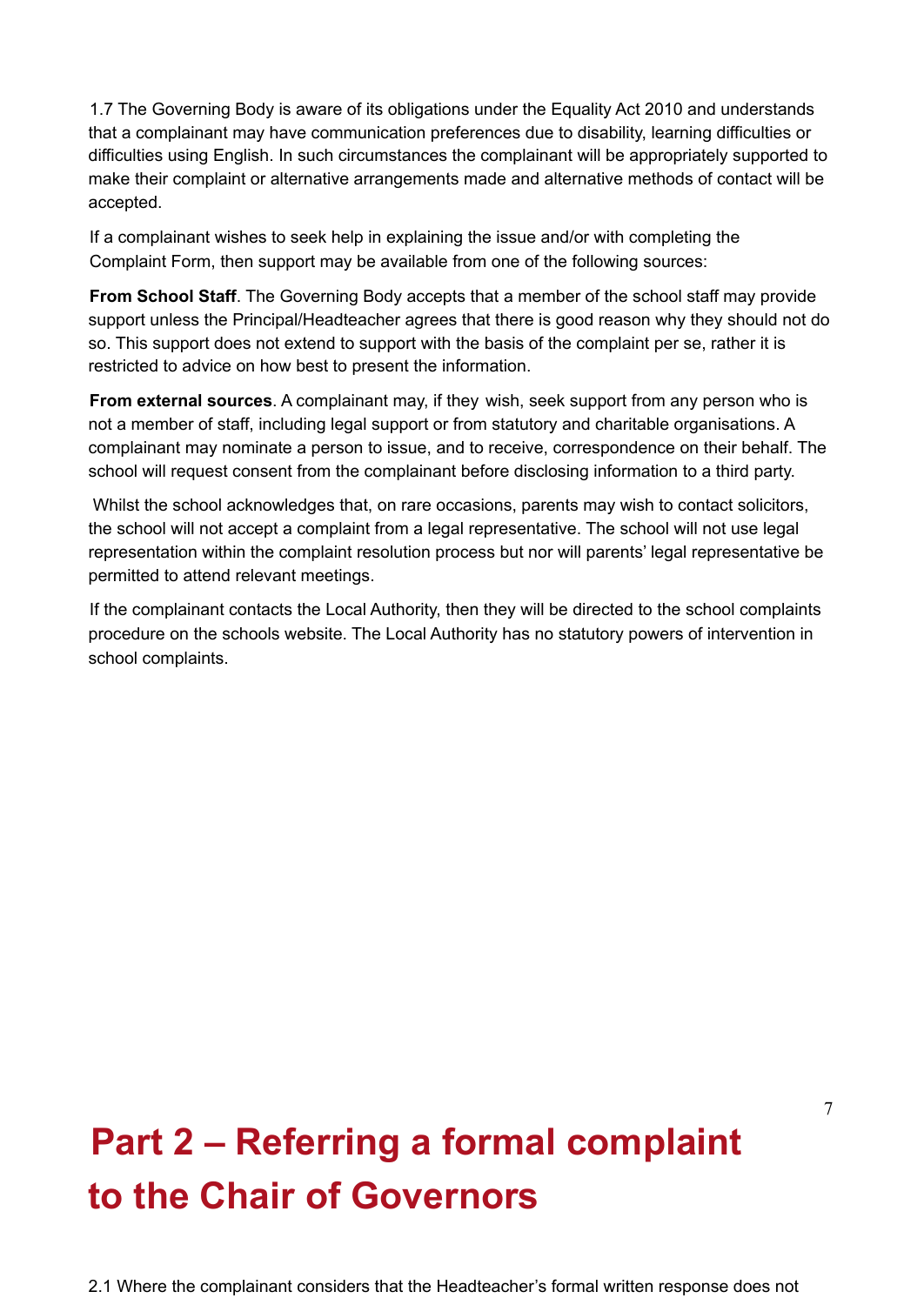resolve the complaint, the complainant may ask the Chair of Governors to reconsider the Headteacher's response. This request must be made within **10 school days** of receiving the Headteacher's response.

2.2 If the complaint is about the Headteacher then the complaint form will be submitted direct to the Chair of Governors. Unless the complaint is about the Headteacher, the Chair of Governors will not consider the complaint unless the Headteacher has had the opportunity to seek to resolve the matter first.

2.3 If the complaint is about the Chair of Governors, the entire Governing Body or an individual Governor, then the complaint form should be sent to the Clerk to the Governing Body (see section on making a complaint about Governors below).

## **The procedure**

2.4 If emailing the complaint, the complainant should only use the official email address for the Chair of Governors, available from the school office and not use their personal email address. In the subject field of the email, the complainant should write, 'Formal Complaint'. If delivering or posting a letter, the complainant must address it to the Chair of Governors at the school address and should write 'Formal Complaint' on the envelope. This will ensure that the complaint is dealt with promptly and enable the school to comply with the timescales set out in the policy.

2.5 The complainant should not share the complaint with other governors. A detailed knowledge of the complaint will preclude governors from serving on a review panel if the complaint is not resolved by the Chair. Governors receiving a complaint in this way should immediately refer it back to the Chair without considering the content.

2.6 The Chair of Governors will acknowledge the complaint form in writing **within 5 school days of receiving it personally** and investigate the matter so that the complainant receives a response within **10 school days**. On rare occasions, the complaint may be too complex to investigate within this timescale and, in these circumstances, the Chair will write to the complainant explaining why it is not possible to work within the timescales laid down and to advise when a response will be issued.

2.7 As part of the investigation, the Chair will make early contact with the complainant and either propose a meeting or a substantial telephone call to consider the issues raised. If telephoning, the Chair should determine whether it is necessary to withhold any number that is not the school's telephone number.

2.8 The focus of that conversation should be to:

- Consider any gaps on the complaint form;
- Consider any aspects of the complaint where additional clarification is required; 8

▪ Consider the extent to which any evidence is available that has not been mentioned on the complaint form;

**Establish the complainant's view as to witnesses who might need to be interviewed;** Establish what would provide for the complainant an acceptable resolution to the complaint;

**E** Establish whether there is any pressing reason for the matter to be investigated more quickly than the published timescale allows for;

▪ Discuss with the complainant whether there is anything that might help resolve matters outside the complaints procedure, for example, alternative dispute resolution methods.

2.9 Complainants must make sure they do not covertly record any conversations about complaints and they should make sure they obtain informed consent from all parties present before recording conversations or meetings.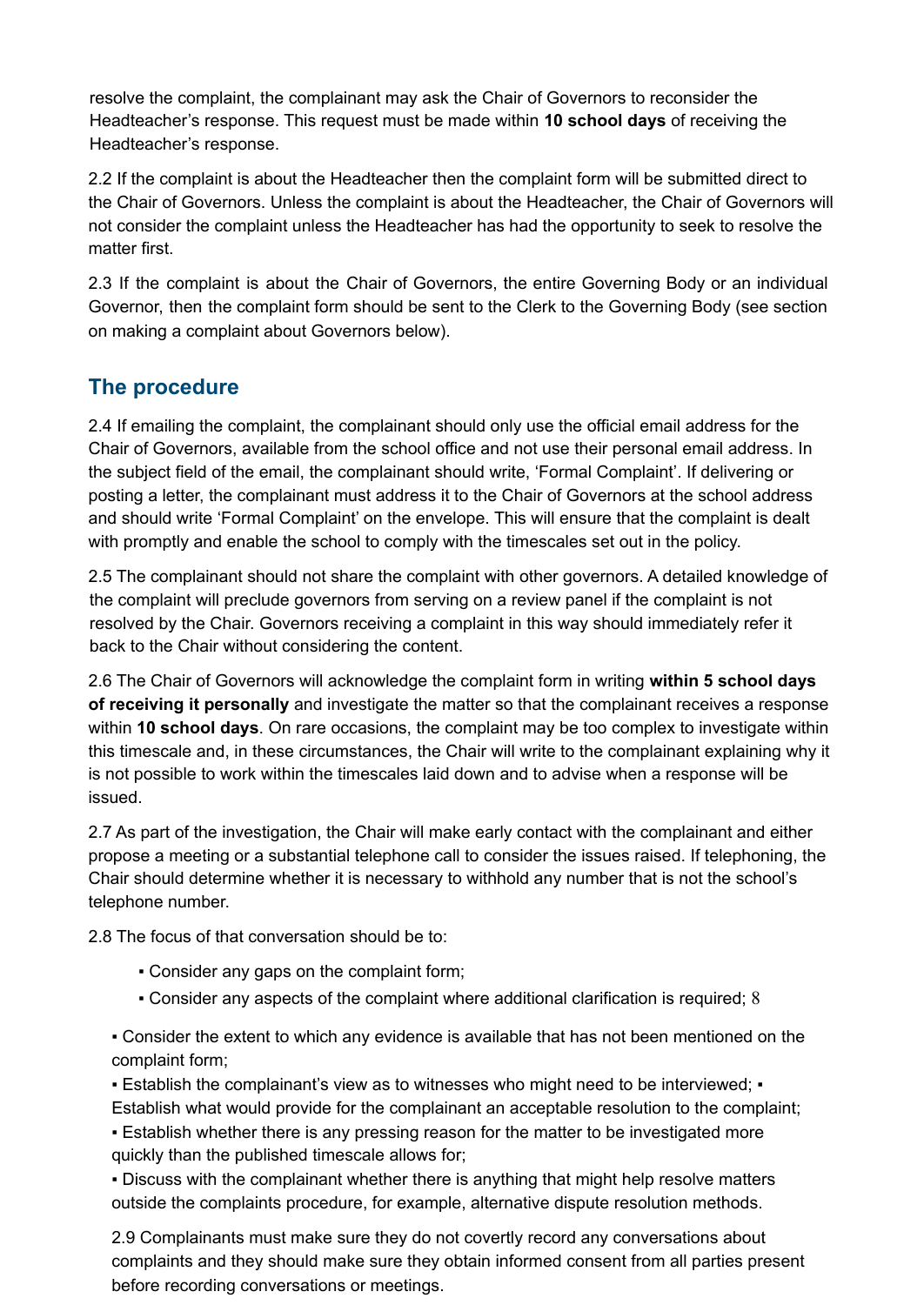2.9 The key elements of the Chair's investigation are likely to include:

▪ Achievement of a shared understanding with the complainant of the nature of the complaint and of what it is that remains unresolved;

▪ Establishing what has happened and who was involved;

▪ Interviews and/or written statements from those adults and children whose information and views, in the opinion of the Chair of Governors, need to be taken into account; although the final decision of whom to interview rests with the Chair, it is expected that the voice of affected children will be appropriately heard and be given sufficient weight; ▪ Sensitivity and thoroughness when conducting interviews;

▪ A detailed report that will provide a clear record that will be helpful for any subsequent review;

▪ A clear analysis of the information and conclusions reached;

▪ An authoritative outcome that is based on the evidence and does not merely state acceptance of evidence;

▪ Recommendations to resolve the complaint.

▪ The conclusions and the reasons for decision making should be communicated in writing to the complainant and any relevant person complained about.

### **Expected Outcomes**

2.10 The Chair will report in writing on the extent to which s/he considers the complaint is fully, or in part:

▪ **Substantiated** - i.e. where there is sufficient evidence to uphold the complaint; ▪ **Malicious** – i.e. where it is proven that the complainant has no case and where, also, there is evidence that the complainant deliberately tried to deceive the school, made the complaint as part of a deliberate attempt to cause distress or otherwise acted with malice;

▪ **False** – i.e. where there is sufficient evidence to prove that there was not legitimate basis to the complaint, or

▪ **Unsubstantiated** – i.e. where there is insufficient evidence to reach a conclusion. 9

2.11 In terms of future actions there are two possible outcomes from a complaint. These are:

- action taken by the school to put matters right. This might include one or more of the following:
	- **a** review of policy or procedure;
	- changes to routines;
	- **Exercise 1** action to remedy a health and safety concern;
	- restorative work involving a pupil and a member of staff;
	- risk assessment to determine the likelihood of similar problems recurring: an apology;
	- action towards a member of staff (on the rare occasions that this is of a disciplinary nature, no further information can be shared as this is a matter of employment contract law for employees and a straightforward matter of privacy for volunteers).
	- a decision with a full explanation, that no action is necessary or justified.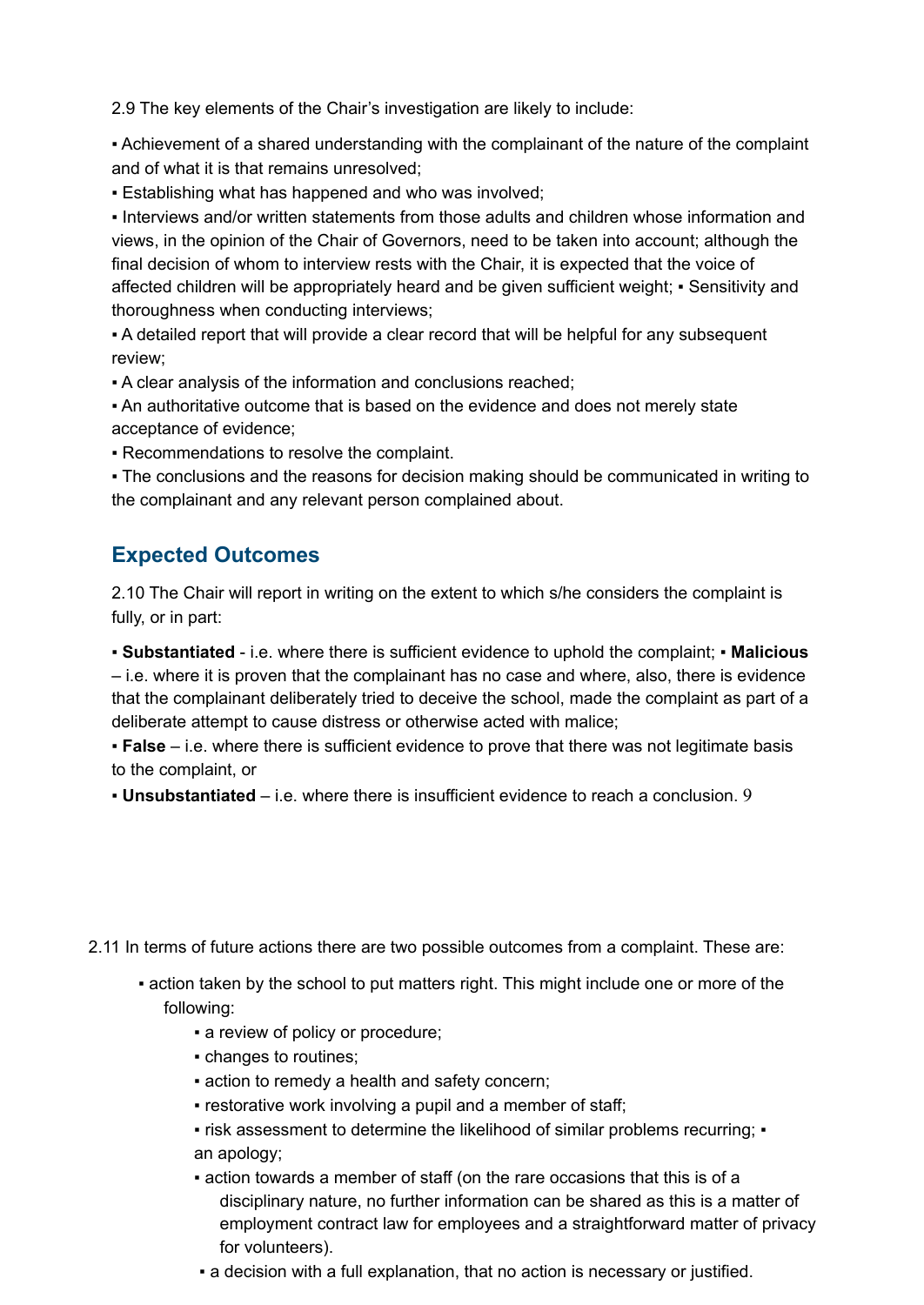2.12 The Governing Body will not normally award financial compensation unless required to do so by virtue of legislation.

### **Role of the Clerk to the Governors**

2.13 The Chair of Governors will appoint the Clerk to the Governing Body to:

- act in a 'progress chasing' role to track the complaint and to ensure that timescales set out within the policy are being adhered to wherever possible;
- ensure that the complainant is kept up-to-date, including where timescales have not been met and the reasons why;
- receive any concerns that the complainant might have and advise the Governing Body about the operation of the process;
- inform the Governing Body of any shortcomings in the delivery of its complaints procedure, both during the process and subsequently;
- arrange for the outcome of the investigation to be communicated to all parties (the complainant and where relevant the person complained about) **so they receive it at the same time**. This will be in the form of an email or letter from the Chair of Governors.
- **Ensure that a written record of the complaint along with details or whether they were** resolved following the formal procedure or progressed to a panel hearing;
- The Clerk will ensure that correspondence statements and records relating to individual complaints are stored confidentially.
- Complaint documentation does not form part of the child's educational record.

2.14 The letter from the Chair of Governors represents the conclusion of the Chair's consideration of the complaint. Neither the Chair nor any member of staff should respond to the complainant after this point. The Clerk should thereafter handle all correspondence. The complainant will be advised in the outcome letter that the matter is closed except for the possibility of a review by a governors' panel (see Part 3).

#### **Complaint about governors**

2.15 If the complaint is against the chair of governors or an individual governor, the complaint should be addressed to the Clerk to the Governing Body clerk@morley.cambs.sch.uk who will arrange for the complaint to be heard by the Vice Chair or another member of the governing body and then a committee of members of the governing body if it progresses to the next stage.

2.16 If the complaint is against the entire Governing Body or complaints involving both the Chair and Vice Chair, it should be sent to the Clerk, who will determine the most appropriate course of action. This will depend on the nature of the complaint. This may involve sourcing an independent investigator to complete the investigation and co-opted governors from other schools to hear any complaint that may progress to the next stage.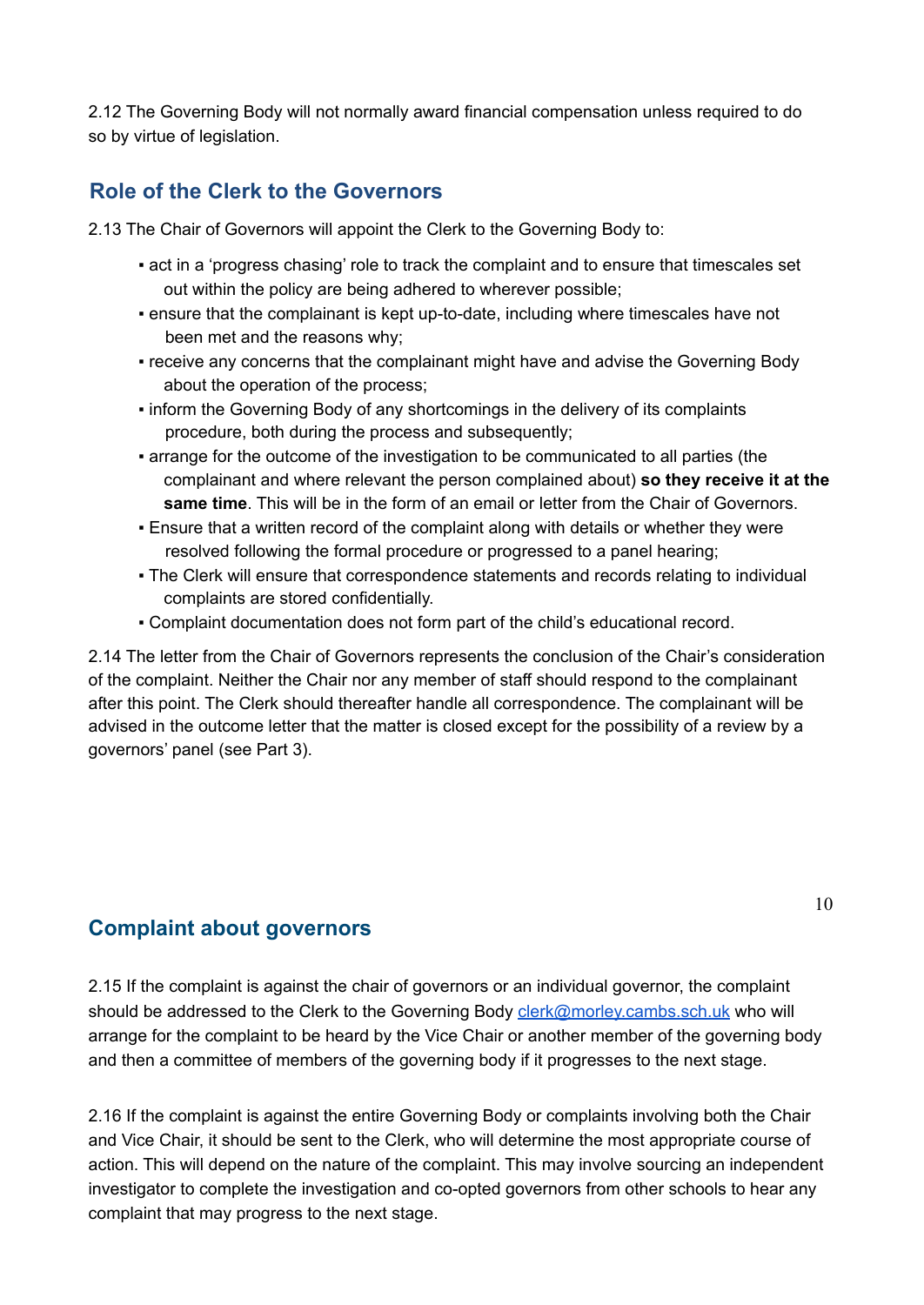#### 11

## **Part 3 – Referring a formal complaint to a Governors' Panel**

#### **The procedure**

3.1 Where the complainant considers that the Chair of Governors' written response does not resolve the complaint, the complainant may ask the Clerk to convene a Panel of Governors who have had no prior involvement with the complaint (or the issues which led to the complaint) to review the Chair's response. The complainant must complete, and submit to the Clerk, a Review Request Form (available from the school office). S/he should do this within **10 school days** of the date of issue of the letter giving the decision on the complaint. This form is structured in a way that helps ensure that the reasons for requesting a review can be readily understood, and that contact information is recorded and available to those who might need it.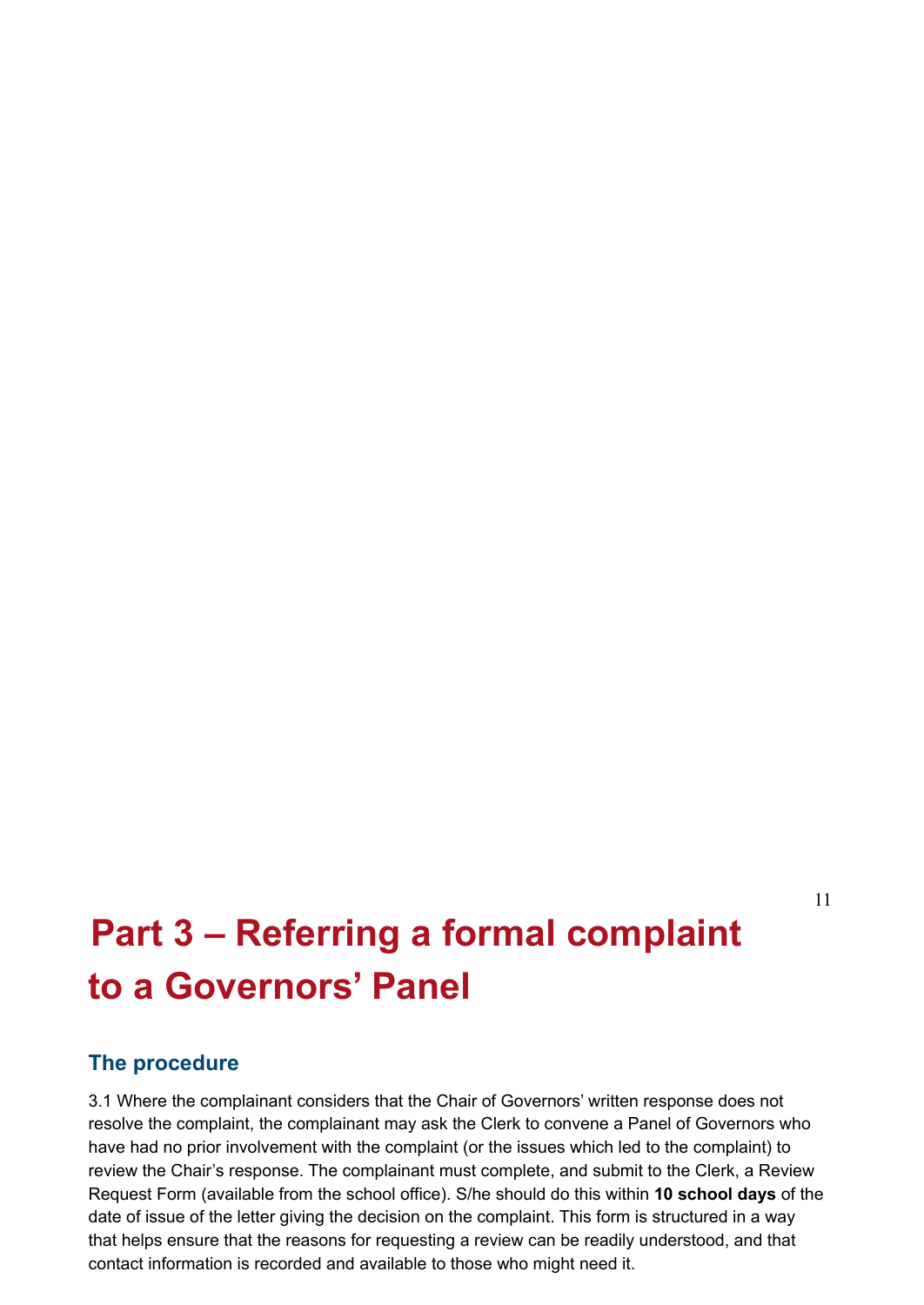3.2 If emailing, the complainant should take care to ensure that s/he has the official email address for the Clerk and that s/he uses this ( $\frac{clerk@morley.cambs.sch.uk}{calmorley.cambs.sch.uk}$ ). In the subject field of the email, the complainant should write, 'Complaint Review Request'. If delivering or posting a letter, the complainant must address it to the Clerk at the school address and write 'Complaint Review Request' on the envelope'. The Clerk should record the date the request for review is received and acknowledge the request for review within 3 school days.

3.3 If the complainant requires assistance in articulating the need for a review then support may be provided by those identified as able to offer help in part 2 of the guidance (page 8 above). Again, it is not for those supporting the complainant to comment on the merits or otherwise of review, but rather to help the complainant articulate their position to the Governors' Panel through the Review Request Form.

3.4 The governors' panel will only consider requests for review outside the 10 school working days timeframe in exceptional circumstances. These might include:

- . the reasons for a review not being known to the complainant within 10 school working days;
- . the complainant needing to delay making their request for review because they needed the time to collect evidence that could not have been gathered during the first 10 school working days;
- the complainant not having been able to request a review within 10 school working days because of being abroad or being incapacitated.

3.5 The review will be based on the information supplied in the Review Request Form. And will usually consider the following:

• the complainant's view that not all aspects of the complaint have been addressed; • the complainant's view that not all available evidence has been considered; • the complainant's view that not all relevant witnesses have been interviewed; ▪ the complainant's view that the decision has not been adequately justified in the Chair's decision letter;

▪ the complainant's view that the decision has not been adequately explained. 12

The review will not review any new complaints at this stage. New complaints must be dealt with from stage 1 of the procedure.

3.6 The review process cannot be used to consider cases where the complaint was not dealt with in accordance with published time-scales. That would require a fresh complaint to be made.

3.7 The Governing Body has decided that any review should be conducted in writing only because

■ face-to-face hearings can be emotive and stressful for complainants and staff; • if there is a hearing, there would need to be an opportunity for cross-examination and, to be successful, this might require a level of chairing skills for which few governing bodies are trained;

- while being potentially stressful, there is nothing inherent in a face-to-face hearing that can add value to consideration of the complaint;
- there should be no new evidence in support of the complaint that cannot be aired in writing;
- the only points for consideration will be the complainant's concern about how the complaint had been handled and all such points can be written down and considered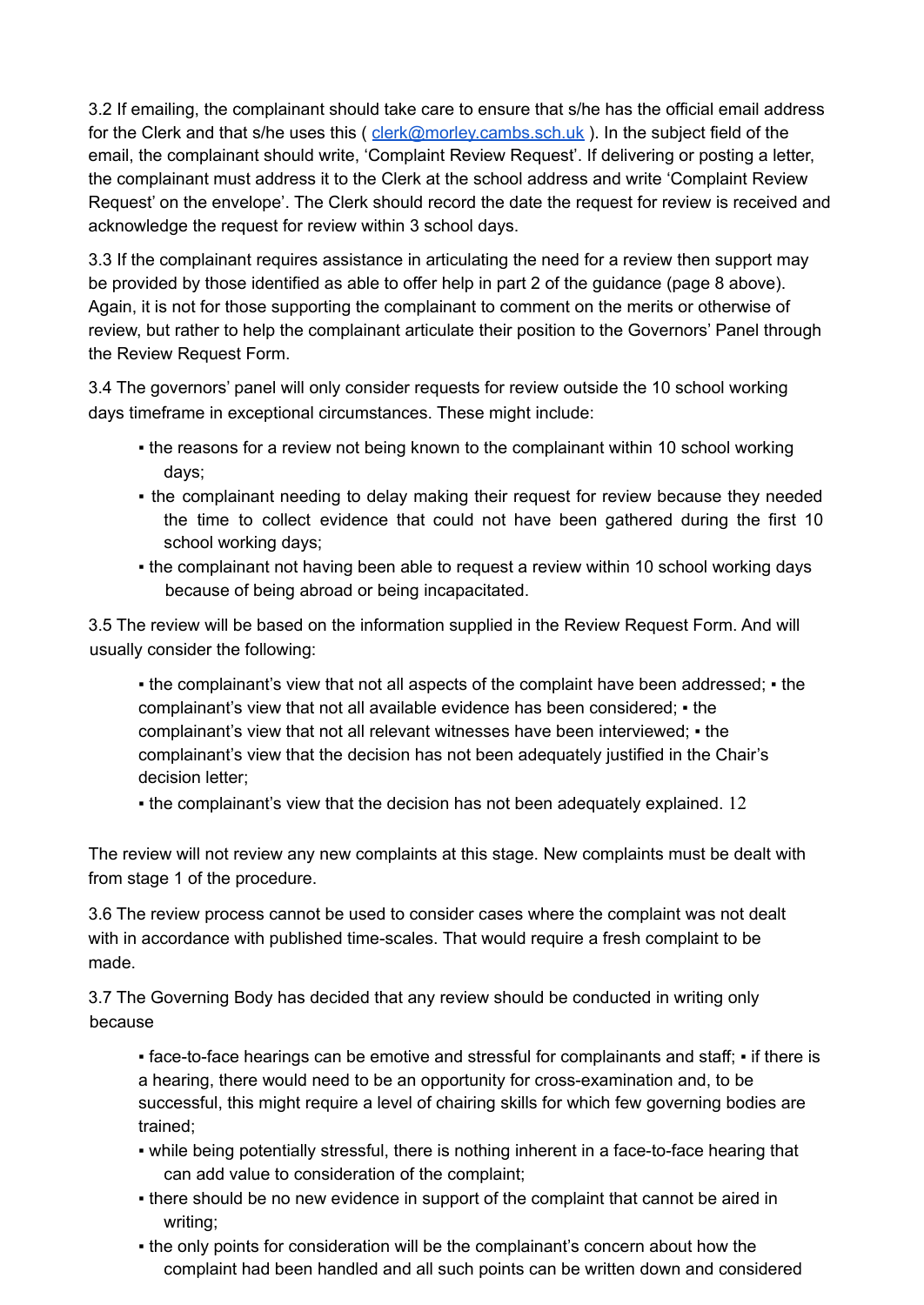without the need for a hearing.

### **Composition of Review Panel**

3.8 The Clerk will convene a Review Panel comprising 3 or 5 members who have had no prior involvement with the complaint or the causes of the complaint. Members of the Review Panel will elect a chair from among themselves and they will use a simple majority vote to do so. If there are fewer than 3 school Governors available the clerk will source any suitably skilled and independent Governors from another school's Governing Body.

3.9 An LA adviser may be invited to the meeting, at the discretion of the governors, to give procedural advice only.

### **Convening the Review Meeting**

3.10 The Clerk will liaise with all the Review Panel members to propose, and to agree, a date, time and venue for the review. This is most likely to be at the school but the Clerk should ensure that the meeting will be in an appropriate environment i.e.

- there will be a sufficient number of tables and chairs and that these will be suitable for use by adults;
- the meeting will not be disturbed:
- . the confidentiality of proceedings can be protected.

3.11 The Governing Body is mindful of the challenges that volunteer governors can encounter in finding time to prepare for a review and in finding a date and time when all members are available. The Governing Body has decided that it is more preferable to allow sufficient time for the process than it is to set a deadline that may be all too easy to miss. The Governing Body therefore has decided that a Review Panel should meet within, what the Governing Body considers to be, **the reasonable time frame of 20 school working days**, starting from the day when the request for a review was received, or the next school day if that was not a school day. If there are exceptional

13

reasons why there is slippage to the timescales laid down, the clerk will explain the reasons for this to the complainant in writing.

### **Further Written Representations to the Review Panel**

3.12 Prior to the meeting of the Written Review Panel, the Clerk will seek any further written representations from the complainant concerning the reasons why the matter should be reviewed. The complainant will have 5 school working days to provide this information. The Clerk will supply this information to the Chair of Governors who will have 5 school days to submit any comments to the Panel. The Panel should have 5 clear school working days to consider all the information in advance of the meeting. The information to be sent by the Clerk to the Review Panel should comprise the following:

- The original completed complaints form;
- The response to the complaint from the Headteacher and/or the Chair of Governors: The completed Review Request Form;
- Any additional written representations from the Chair of Governors or the complainant

## **The Review Panel meeting**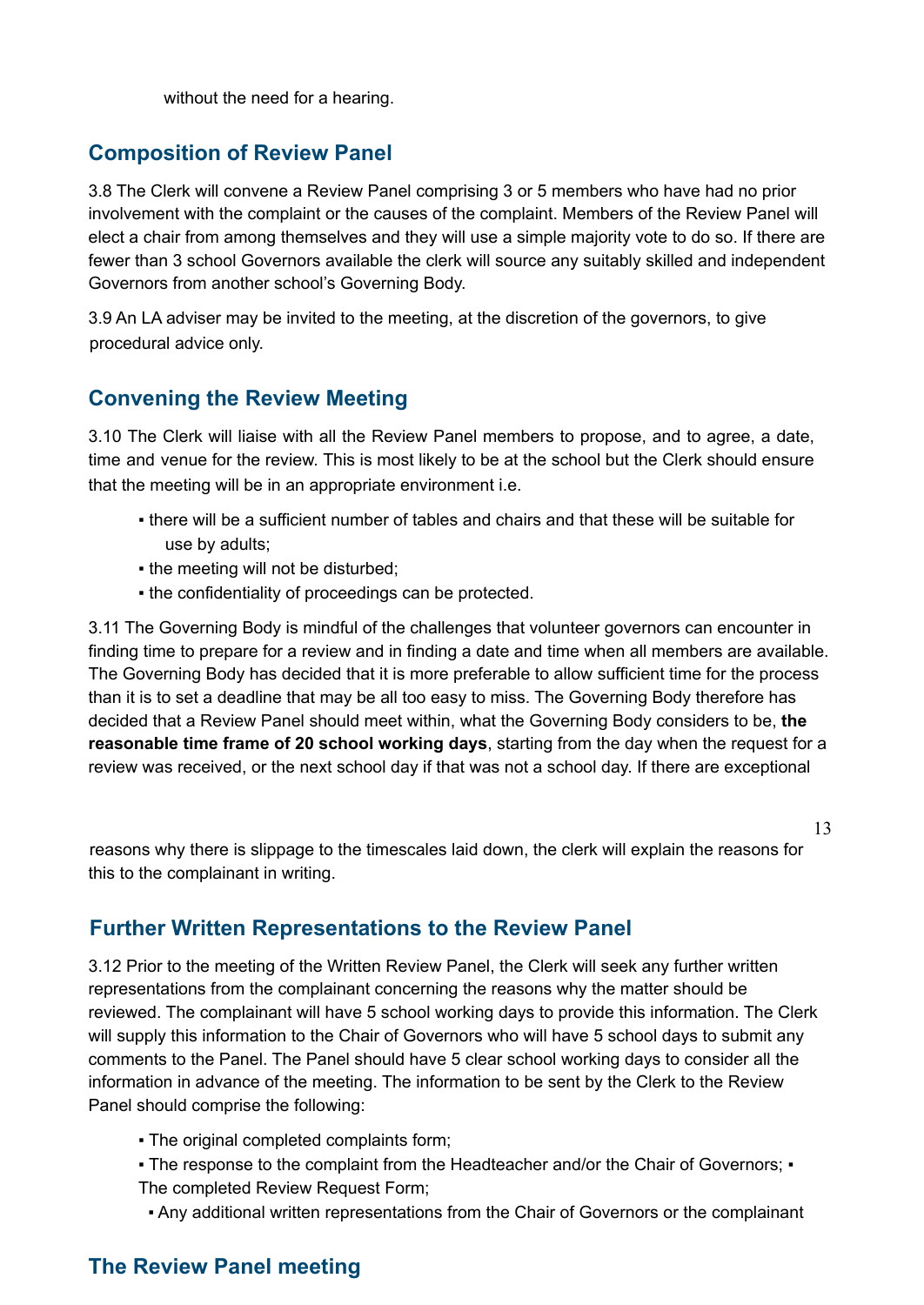3.13 The Review Panel meeting will normally be clerked by the Clerk to the Governing Body. Where this is not possible the Chair of Governors will ensure that an alternative suitable person is responsible for the clerking function. The meeting will be held in private.

3.14 At the start of the meeting the Panel will elect a chair who will be responsible for the conduct of the meeting and for liaising with the Clerk subsequently to ensure that all parties receive timely notification of the outcome within 5 school working days of the date of the review meeting.

3.15 The panel will consider objectively the complaint, the Headteacher's and/or Chair's response, the reasons set out in the Review Request Form, and any further written representations from the Chair or complainant. It will then decide whether the response to the complainant has been fair and reasonable in the circumstances. The Review Panel must take care to ensure that it does not favour one side or the other for any reasons other than those arrived at through an objective assessment of all the evidence.

### **Conclusions and Recommendations**

3.16 The Review Panel must come to a conclusion as to whether the request for a review was justified in identifying alleged shortcomings in the investigation of the complaint by the Chair of Governors. The committee can uphold the complaint in whole or in part, or dismiss the complaint in whole or in part. Because the review is not an appeal, the Review Panel cannot reverse the earlier decision of the Chair of Governors. But it can make any recommendations that it sees fit that can be taken to resolve the complaint. Such recommendations might include:

- an apology;
- a re-consideration of an earlier decision;
- informing improvements within the school;
- improving the effectiveness of the complaints procedure;
- a review of a policy or a procedure or a recommendation to change the school's systems or policies or procedures, or
- a fully explained decision that no further action is necessary or justified.

#### 14

### **Communicating the Outcome**

3.17 The matter should remain confidential. The Clerk will promptly communicate the outcome, and set out the reasons for it, in a letter to the complainant, the outline of which will have been formulated by the Review Panel in the meeting. The final version will be agreed and signed by the Chair of the Panel. **It is essential that the review decision letter is sent to the complainant and where relevant the person complained about and the Chair at the same time**. This will be in the form of an email or letter. Whilst the letter should avoid unnecessary detail, there should be sufficient information to demonstrate that the review was considered in full, provide an explanation of the decisions taken and include details or any actions or recommendations that will be taken to resolve the complaint.

3.18 A written record will be kept of the complaint. Correspondence, statements and records relating to the complaint will be filed confidentially. The actions taken as a result of the complaint will be recorded (regardless of whether they are upheld)

3.19 The issue of the review decision letter concludes the school complaints process and the school will not enter into any further correspondence with the complainant.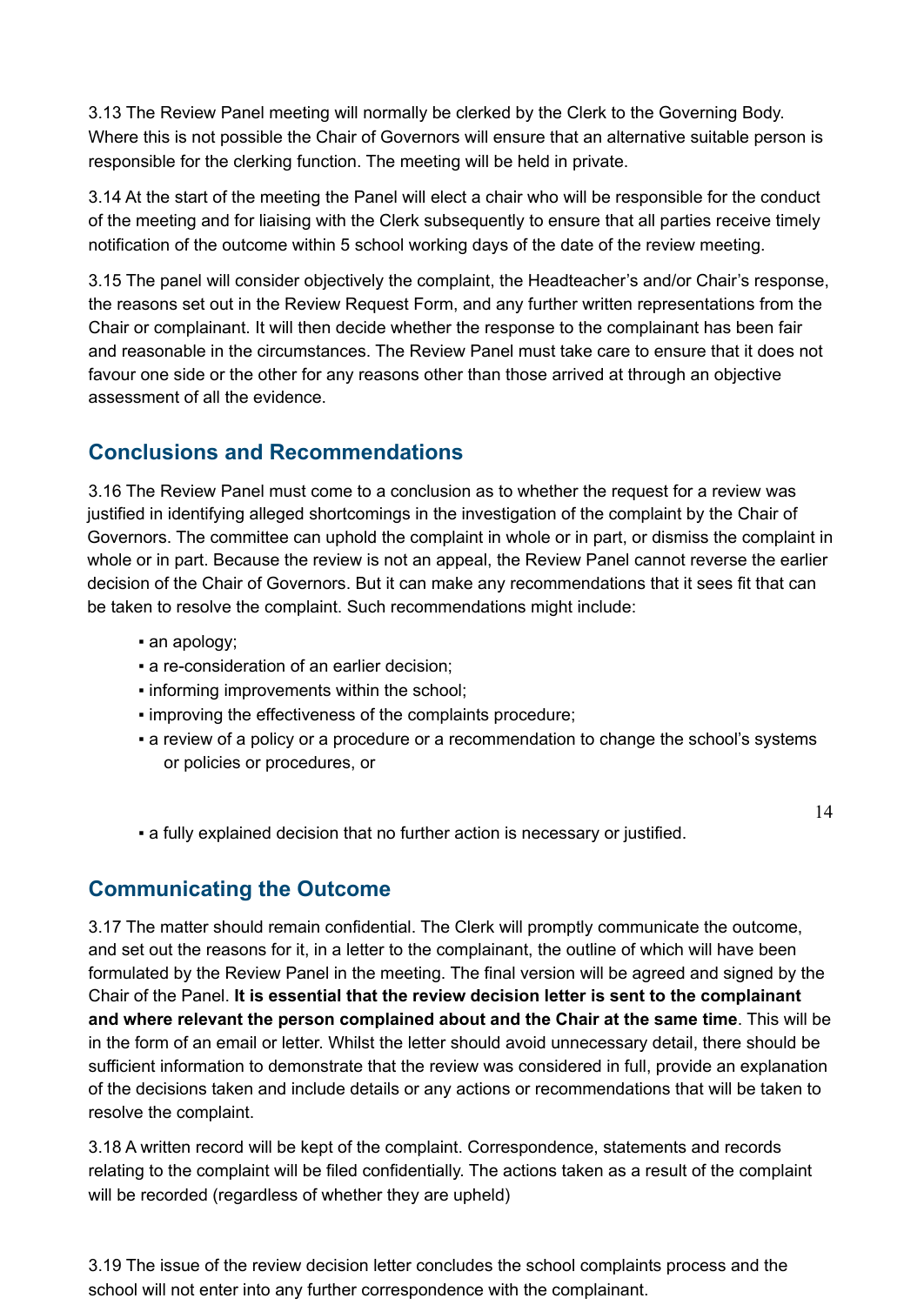#### **The information in paragraph 3.20 about redress beyond the school must be included in the panel response letter.**

3.20 Beyond the school complaints process, any person may complain to the Secretary of State for Education that the governing body of a maintained school has acted either unlawfully or unreasonably. They may do this by writing to the address shown below.

**School Complaints Unit Department for Education Piccadilly Gate Store Street MANCHESTER M1 2WD**

#### **Telephone 037000002288**

3.21 The Department for Education is unlikely to re-investigate the substance of the complaint or overturn any decisions made. Their interest is likely to be restricted to whether due process has been followed correctly and that education legislation and statutory policies connected with the complaint have been adhered to and that the school has not acted unlawfully or unreasonably.

More information is available at www.education.gov.uk/contactus

Anyone can raise a complaint about a maintained school or a member of staff to the DFE, but the DFE advises complainants that local procedures should be concluded before submitting their complaint to them.

The exceptions to this include when:

- children are at risk of harm;
- children are missing education:
- a complainant is being prevented from having their complaint progress through the published complaints procedure;
- the DFE has evidence that the school is proposing to act or is acting unlawfully or unreasonably.

15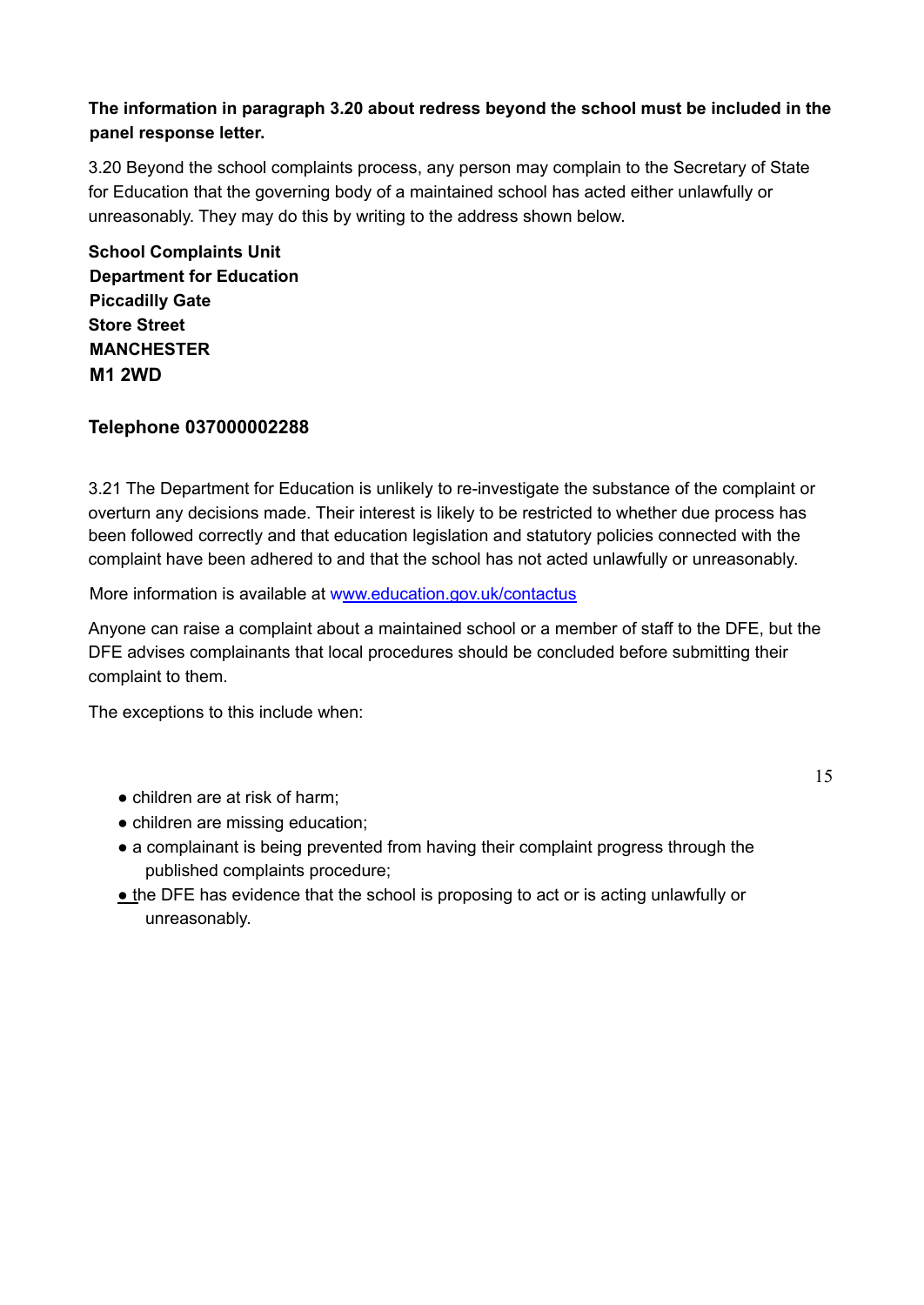## **APPENDIX 1 Complaint procedure (summary)**

## **INFORMAL STAGE (up to 10 school working days in total)**

School staff seek to resolve the complaint informally through discussion with the complainant. A complaint will not normally be considered unless the complainant has first raised the matter informally with the relevant school leader.

16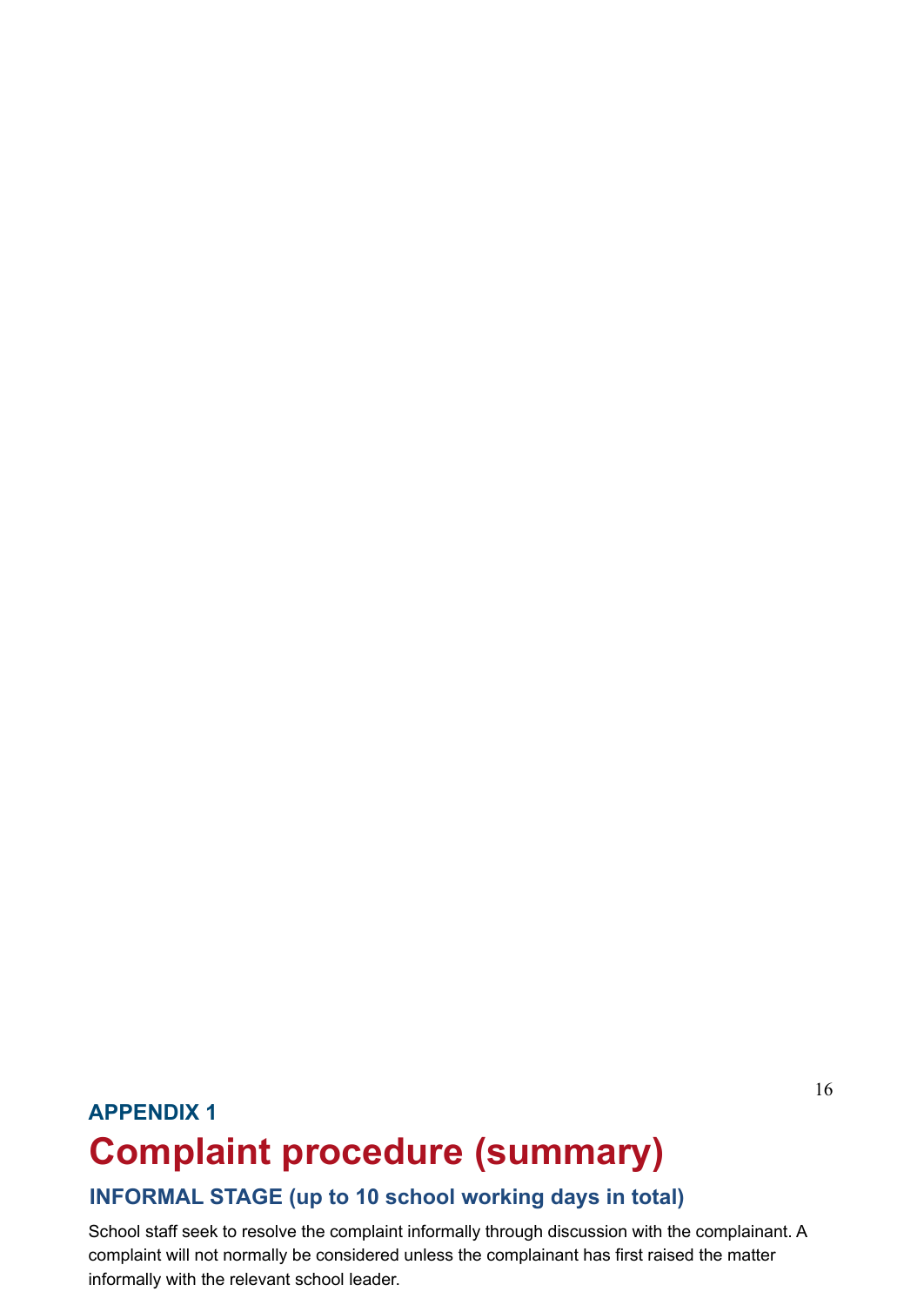The complainant should submit a formal complaint within **90 calendar days** of the cause for complaint. If the complaint is received outside of term time, the calendar day timings for managing the complaint will start on the first school day after the holiday period.

## **FORMAL PROCEDURE – Stage 1\* (up to 10 school working days in total)**

Written complaint to the Headteacher

- Received by Headteacher;
- Acknowledgement 5 school days;
- Investigation (including any discussion with the complainant);
- Formal written response (from theHeadteacher 10 school days from receipt).

\*If the complaint is about the /Headteacher then the complaint will be directed to the Chair of Governors and considered as a Stage 2 complaint.

## **FORMAL PROCEDURE – Stage 2 (up to 10 school working days in**

**total)** Complaint to the Chair of Governors requesting review of the

Headteacher's decision or a complaint about the Headteacher

- Received by Chair of Governors (within 10 school days of the Headteacher's response); Acknowledgement – 3 school days;
- Investigation (including any discussion with the complainant);
- Formal written response (from the Chair of Governors or Clerk) 10 school days from receipt.

## **FORMAL PROCEDURE – Stage 3 (up to 20 school days total)**

Request for review of Chair's Decision – Governors' Complaint Panel

- Received by Clerk to the Governors (within 10 school days of the Chair of Governor's response);
- Acknowledgement 5 school days;
- Meeting;
- Formal written response (from the Clerk) 20 school days from receipt of request.

17

The conclusion of Stage 3 brings to an end the governors' role in considering the complaint. Complainants who remain dissatisfied may wish to contact the Department for Education.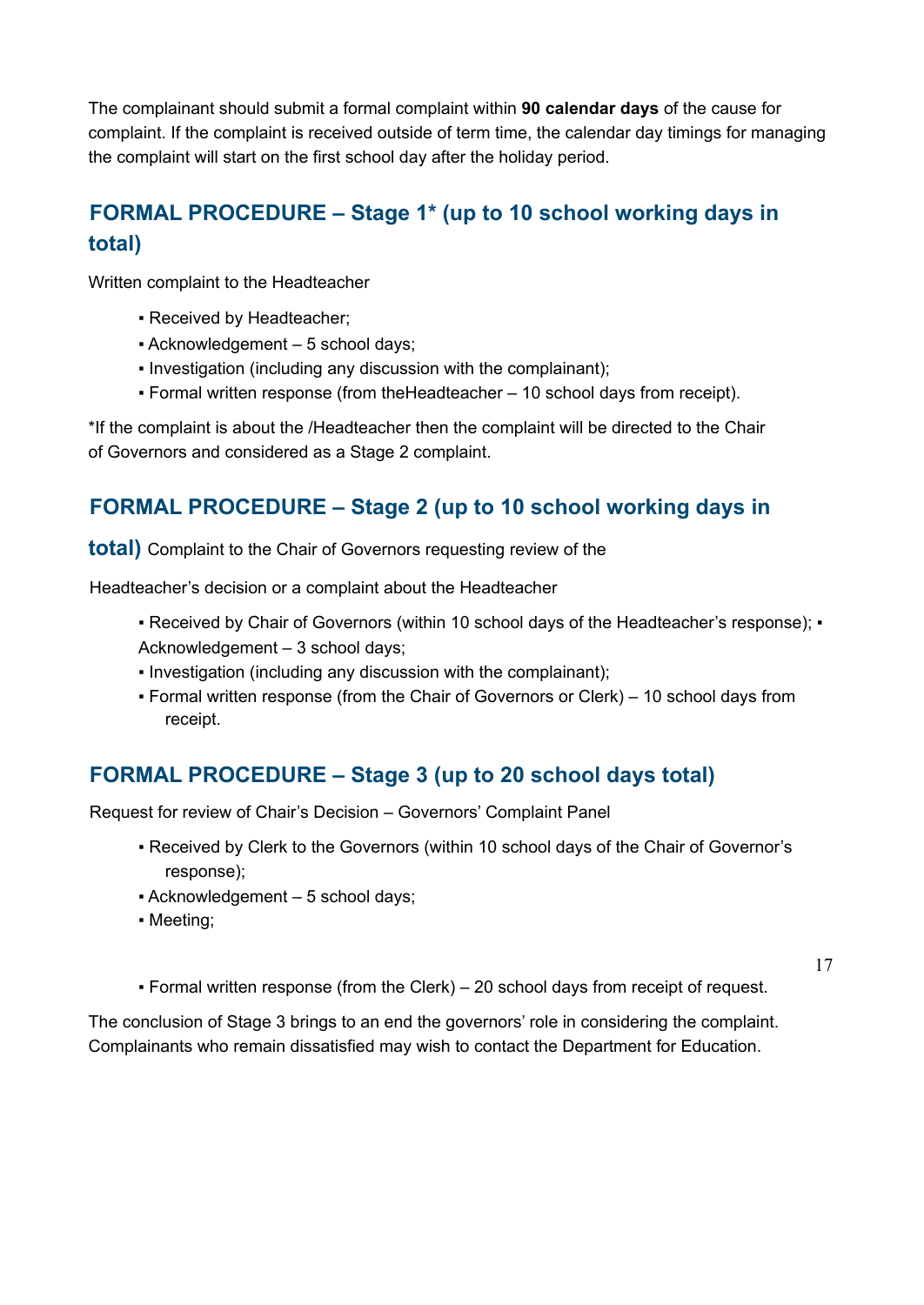## **Frequently Asked Questions**

**APPENDIX 2**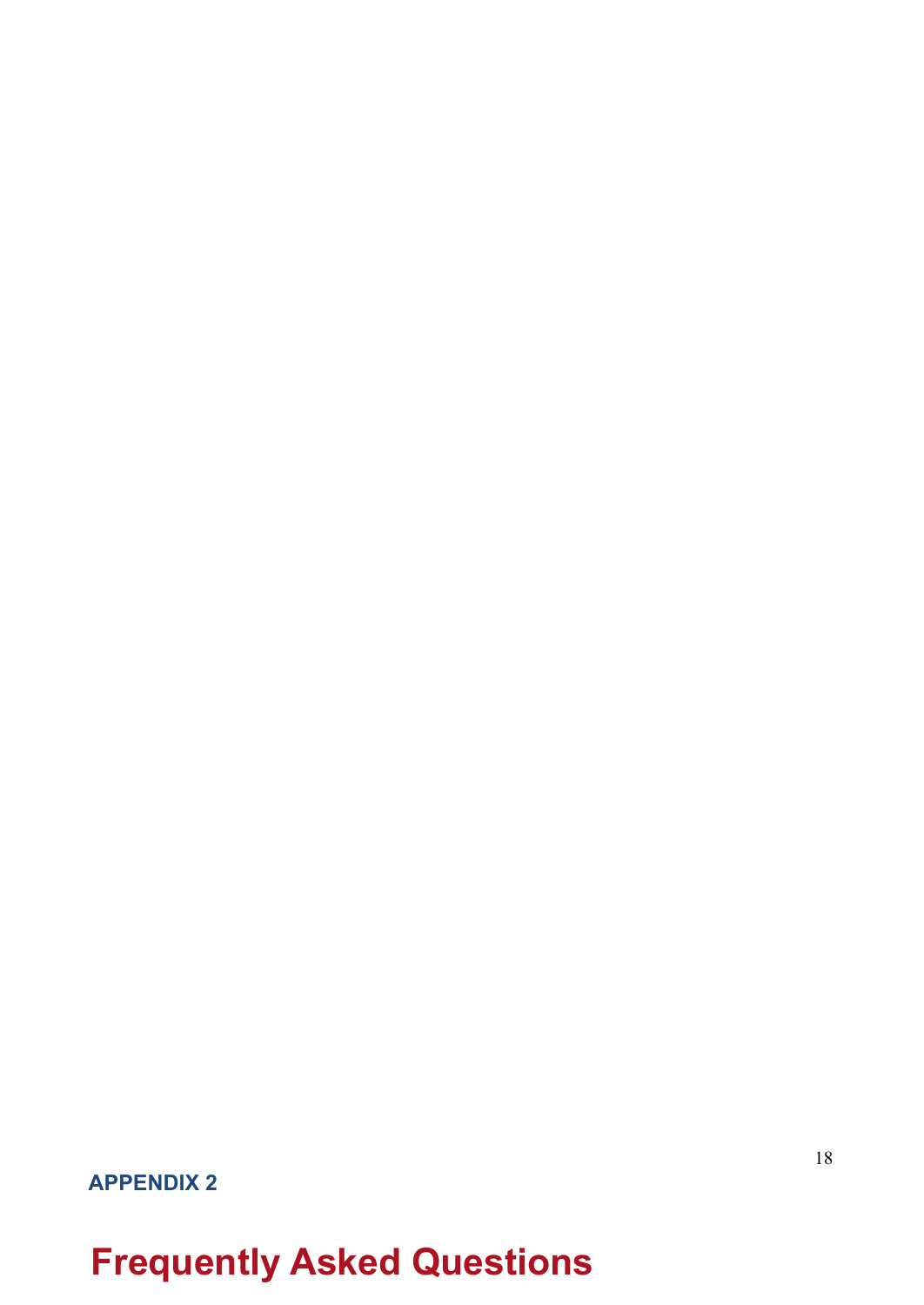**What if a formal complaint is made about a governor or the chair?** The complaint should be passed through to the clerk who will arrange for an investigation. There is opportunity for the complainant to refer the matter to a Review Panel where the complainant is dissatisfied with the investigation response.

**What if the complainant seeks support from a governor or governors?** Governors must not involve themselves in matters that are likely to lead to formal complaint. Where a complainant raises their complaint with a governor who is not the Chair (or the Vice-Chair if the complaint is about the Chair), that governor must decline to discuss it and direct the complainant to the Chair, Vice Chair or the Clerk. A governor receiving written material about a complaint must forward it to the Chair, Vice-Chair or Clerk without comment.

**What if the complainant wants to make a complaint on behalf of other people's children?** The Governing Body will not accept complaints about other people's children since to do so may well compromise the position of the parents/carers of those children who may have a different view of the matter complained of.

**What if the complainant makes reference to the complaint on social media?** The Chair of Governors should contact the complainant to advise him/her that the complaint is a confidential matter and neither those investigating the issues, nor those who may be investigated would use social media in this way. Comments published on social media may be prejudicial to the fair investigation of the issues under consideration, and the Governing Body may decline to progress a complaint while unhelpful comments remain on social media.

**What if the complainant contacts the Press while the complaint is being investigated?** Similarly, the Chair of Governors should contact the complainant to remind him/her of the confidential nature of the process and the potential prejudice to fair investigation that can result from media involvement.

**What if the complainant contacts their MP?** The school will not conclude the complaints procedure just because a complainant contacts their MP. MPs are normally conversant with school complaint policies and will usually point the complainant in that direction. Where the MP contacts the school they will be advised of the relevant process and, if the complainant wishes, of the outcome of the complaint at the end of the process.

**What if the parent or school asks for the support of the Local Authority?** The Local Authority has no formal or statutory role in responding to complaints which must be directed to the school. The Local Authority may be involved in a complaint only in the following ways:

- In providing impartial procedural advice to Headteachers, Governors and complainants, as necessary, including attendance at Review Panel Meetings when requested by the school;
- Assisting in a mediation role where **both** parties agree that this offers a possible way forward as an alternative to more formal procedures;

19

▪ In investigating a complaint on behalf of the Governing Body where there is a need for an independent investigator, either in response to a governor view that it is necessary in a particular case to demonstrate the impartiality of the process, or because the subject matter is sufficiently complex or technical to require a higher level of experience or expertise. The governing body will consider requesting an independent review if the complainant provides sufficient evidence that there would be bias in the proceedings if the review was carried out by a governor.

**What if the complainant refers the complaint to Ofsted?** Ofsted does not investigate individual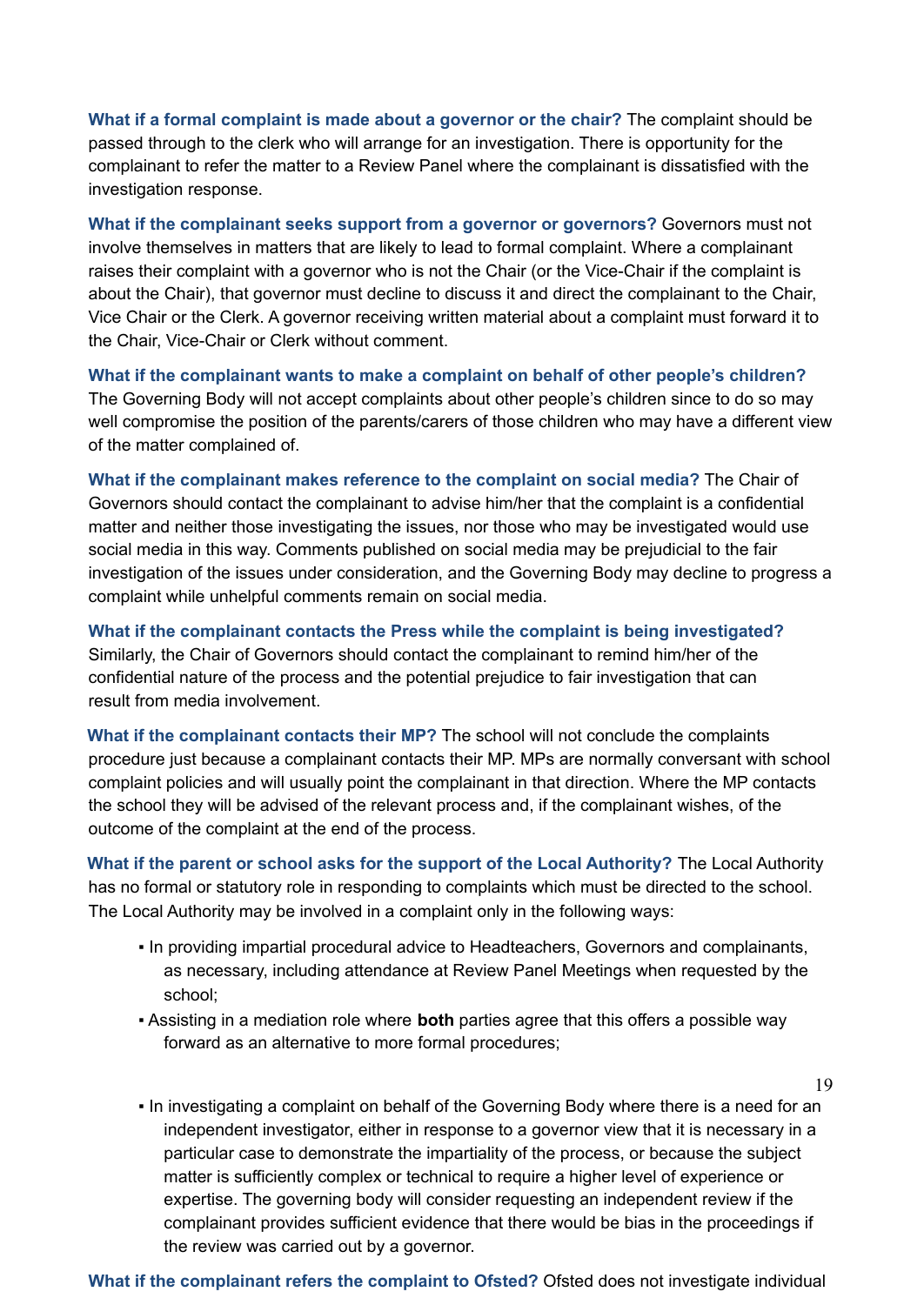complaints, though will record the complaint for information for the lead inspector when the school is next inspected. If there is a safeguarding component to the complaint then Ofsted will usually refer the matter to the Local Authority where it will be reviewed by a Leadership Adviser and/or the Local Authority Designated Officer (LADO), as appropriate.

**How should records be kept through the complaints process?** There are a number of aspects to this:

- The complainant may wish to take an **audio recording** of meetings. It should be made clear to complainants that audio recordings are not permitted without the prior consent of everyone who is present. Audio recordings change the character of a meeting and usually increase tension between the parties. Participants in meetings should be aware that modern technology facilitates concealed recording.
- The clerk should **record any action points**, and **decisions**, and **the reasons for them,** should be recorded in a brief and self-explanatory way. These records should be accessible to the complainant if requested. There is no reason why the complainant should not make notes during the meeting if s/he wishes.
- Correspondence, statements and records relating to individual complaints will be kept confidential. No one should share a complaint beyond those who have a role in handling it. In particular, any disciplinary action that might follow the investigation of a complaint is a matter of employment law for employees and of conduct for governors and volunteers. Subsequent action will not be revealed to the complainant. Individuals have certain rights under the Data Protection Act to see their personal data, including records about them. ▪ A written record will be kept of all complaints made about the school, along with details of whether they resolved following a formal procedure, or progression to a panel hearing.  $\cdot$ The school will record the actions it takes as a result of complaints (regardless of whether they are upheld.

**What if the Chair of Governors considers the complaint to be vexatious?** These would be cases where the complainant persists unreasonably with complaints, or who deliberately seeks to make life difficult for school leaders/governors, rather than genuinely trying to resolve the complaint. The school should refer to the **Managing Serial and Unreasonable Complaints Policy**. This is a difficult area, particularly where harassment might be disguised as complaint, and it is recommended that the Chair discuss this with the LA's Leadership Adviser before taking an action.

**What if the school receives duplicate complaints?** If a duplicate complaint is received at the end of the complaints procedure from a spouse, a partner, a child or a grandparent for example and the complaint is on the same subject, the new complainant will be informed that the complaint and the local school process is concluded. If any new aspects are introduced, these will be investigated.

**What if the school perceives there is a complaint campaigns?** If the school becomes the focus of a complaint campaign and receives large volumes of complaints based on the same subject or from complainants unconnected with the school, the school will either send a template response to all complainants or publish a single response on the school website that is signposted in writing to all complainants involved.

20

### **Serial and unreasonable complaints**

The school is committed to dealing with all complaints and requests for information fairly and impartially, and to providing a high quality service to those who complain. We will not normally limit the contact complainants have with our school. However, we do not expect our staff to tolerate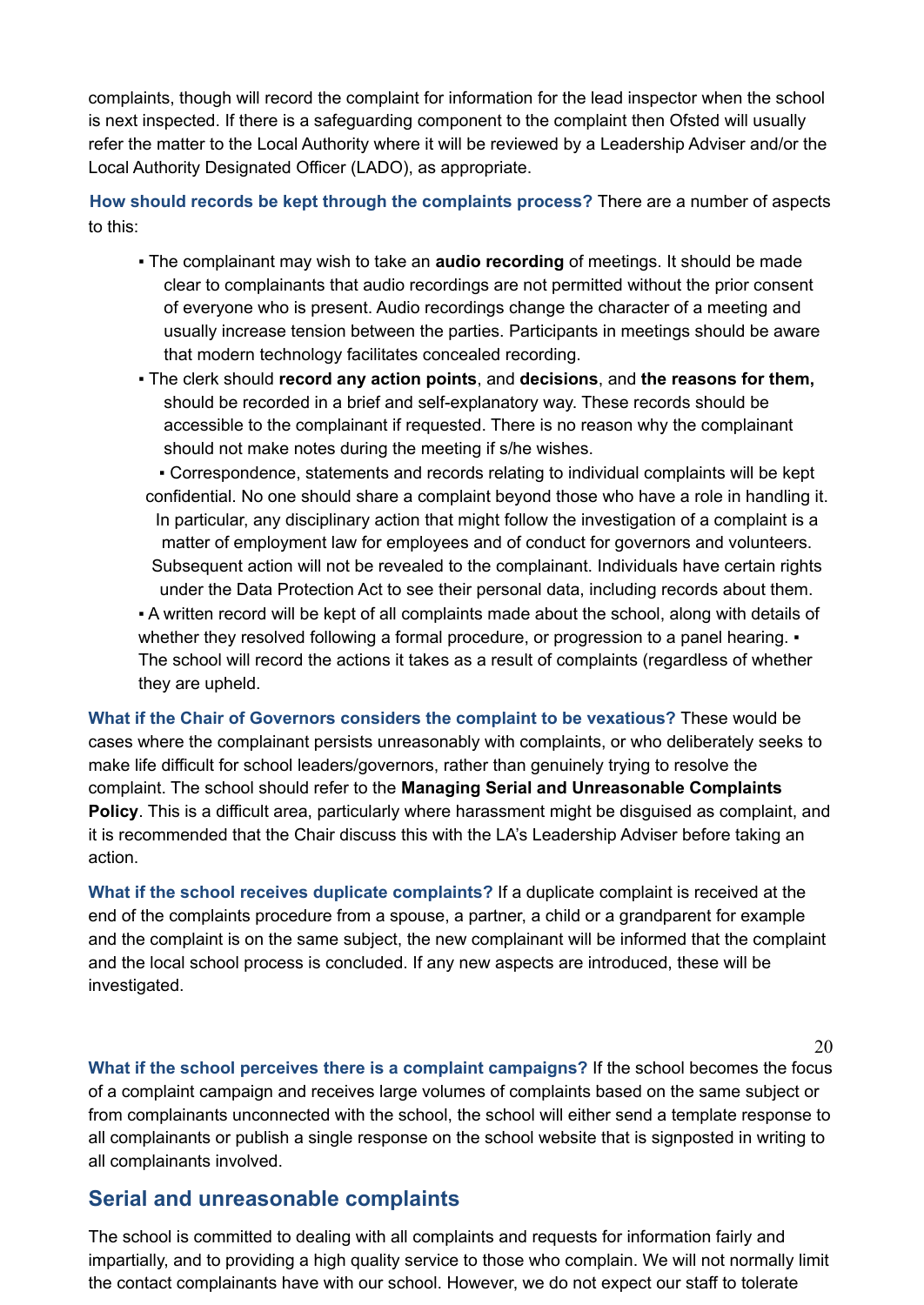unacceptable behaviour and will take action to protect staff from that behaviour, including that which is abusive, offensive and threatening.

If, despite all stages of the complaint procedure having been followed, the complainant remains dissatisfied and attempts to reopen the same issue, they will be informed that the procedure has been completed and that the matter is now closed. Correspondence about a complaint will not be viewed as 'serial' or 'persistent' until the complaint process has concluded, unless our published serial complaint criteria applies.

The school has adopted the model DFE policy for Managing Serial and Unreasonable Complaints. This is published on our website and is available on request from the school office.

The school will never take the decision to stop responding lightly and will only do so in the following circumstances:

• Every reasonable step has been taken to address the complaint;

• The complainant has been given a clear statement of the school's position and aims; • The

complainant contacts us repeatedly, making substantially the same points each time;

• The complainant's emails, letters or telephone calls are often or always abusive or aggressive:

• They make insulting personal comments about or threats towards staff;

• The school has reason to believe the individual is contacting the school with the intention of causing disruption or inconvenience.

The school will not stop responding just because the complainant is difficult to deal with or asks complex questions. The school will act reasonably and consider any new complaint and we recognise that anybody has the right to raise a new complaint at any time.

#### **Communication Strategy**

In exceptional circumstances the school reserves the right to implement a tailored communication strategy if an individual's behaviour is causing a significant level of disruption. For example we can:

• restrict the individual to a single point of contact via an email address; •

limit the number of times they can make contact.

Regardless of any communication strategy, the school will provide parents and carers with the information they are entitled to under The Education (Pupil Information) Regulations 2005.

#### **Barring from school premises**

In additional exceptional circumstances the Headteacher may make the decision to bar an individual from entering school premises. In such circumstances advice from the Local Authority may be taken before implementing a ban.

21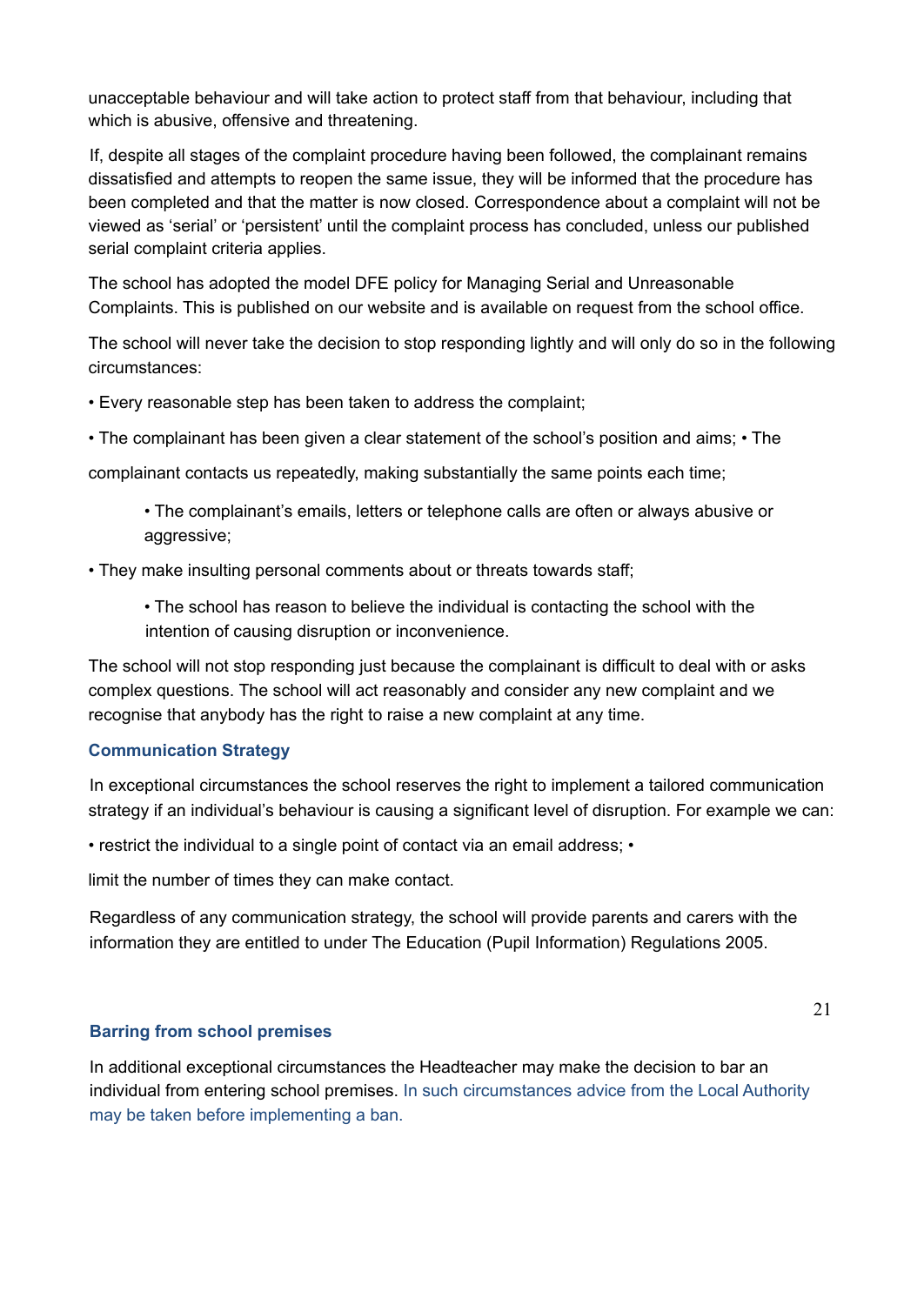**APPENDIX 3**

# **Issues outside of the scope of the complaints policy**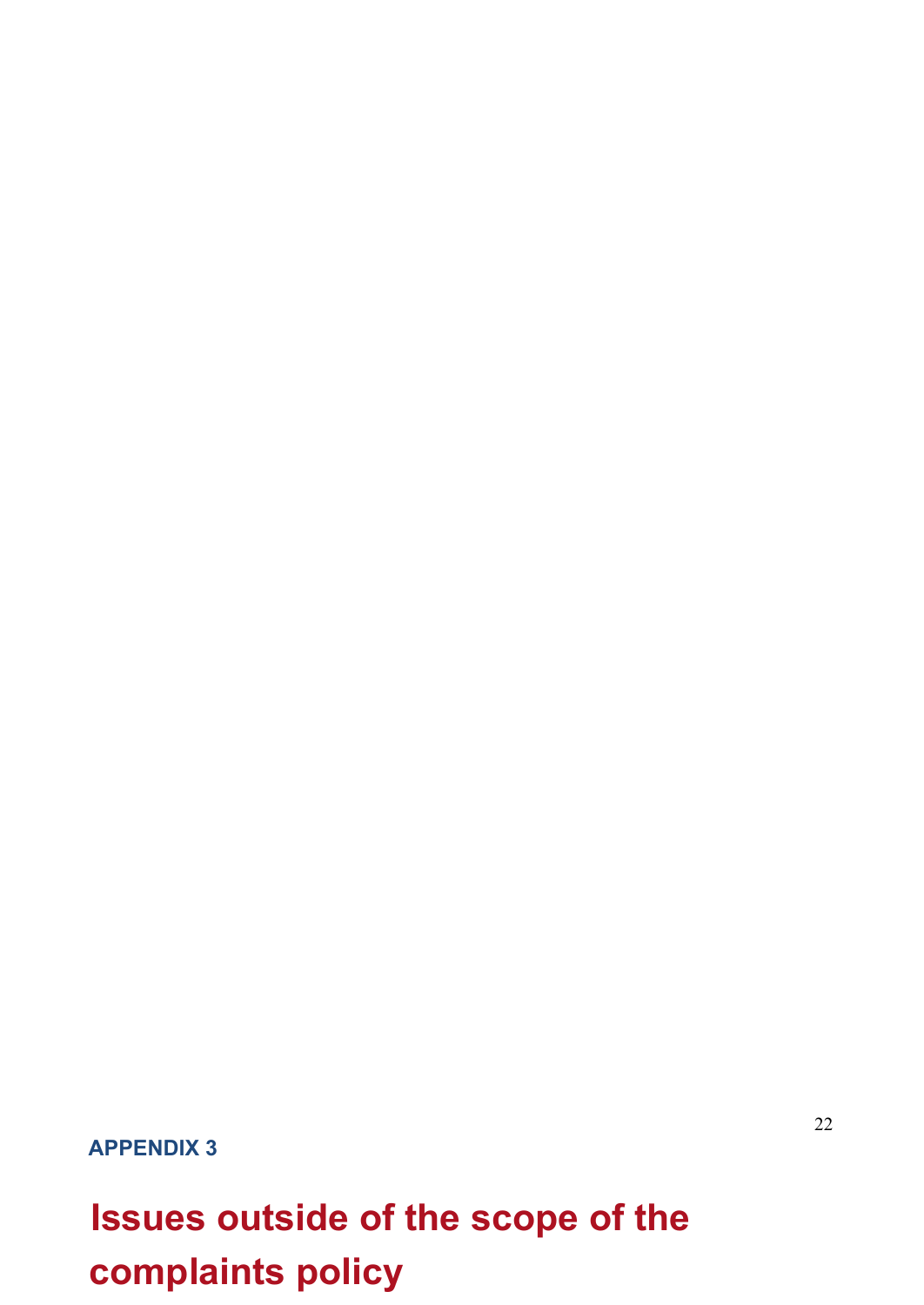#### **Legislation, policy/procedure**

**Issue Who to contact**

#### title of the school's own documents)

(references are generic and may not match the

| Complaint           |
|---------------------|
| about an            |
| admission to school |

if the complaint relates to the Principal/Headteacher Local Authority Leadership Adviser.

Local Authority Designated Officer (LADO)

**School** re-organisatio n proposals

Admissions and Admissions Appeal Procedure

For information, view the Local Authority website

**Complaint** about a Pupil Exclusion

|                                                                                                               | Rights to make representations                                                                                                                                                             |
|---------------------------------------------------------------------------------------------------------------|--------------------------------------------------------------------------------------------------------------------------------------------------------------------------------------------|
|                                                                                                               | to the Governors' Discipline                                                                                                                                                               |
| Allegation that a child has been<br>harmed<br>Chair/Clerk in Foundation and<br><b>Voluntary Aided schools</b> | Committee about a fixed period<br>exclusion vary according to the<br>length of the exclusion. There is<br>a right of appeal to governors if<br>the pupil is<br>permanently excluded with a |
| Local Authority in community                                                                                  | further right of review by an<br>Independent Panel.                                                                                                                                        |
| and voluntary controlled<br>schools                                                                           |                                                                                                                                                                                            |

| Local Authority or Diocese                                                                                  | 23<br>DFE procedures - 'Keeping<br>Children Safe in Education' |                                                                                                                    |  |  |
|-------------------------------------------------------------------------------------------------------------|----------------------------------------------------------------|--------------------------------------------------------------------------------------------------------------------|--|--|
| Clerk to the Governing Body if<br>the exclusion is over 5 days                                              |                                                                | Special<br><b>Educational Needs,</b><br>content of or failure to<br>maintain an Education, Health<br>and Care Plan |  |  |
| <b>Local Authority Inclusion Officer</b><br>or relevant member of the<br><b>Specialist Teaching Service</b> |                                                                | <b>Services</b><br>Principal/Headteacher Local                                                                     |  |  |

Principal/Headteacher or Chair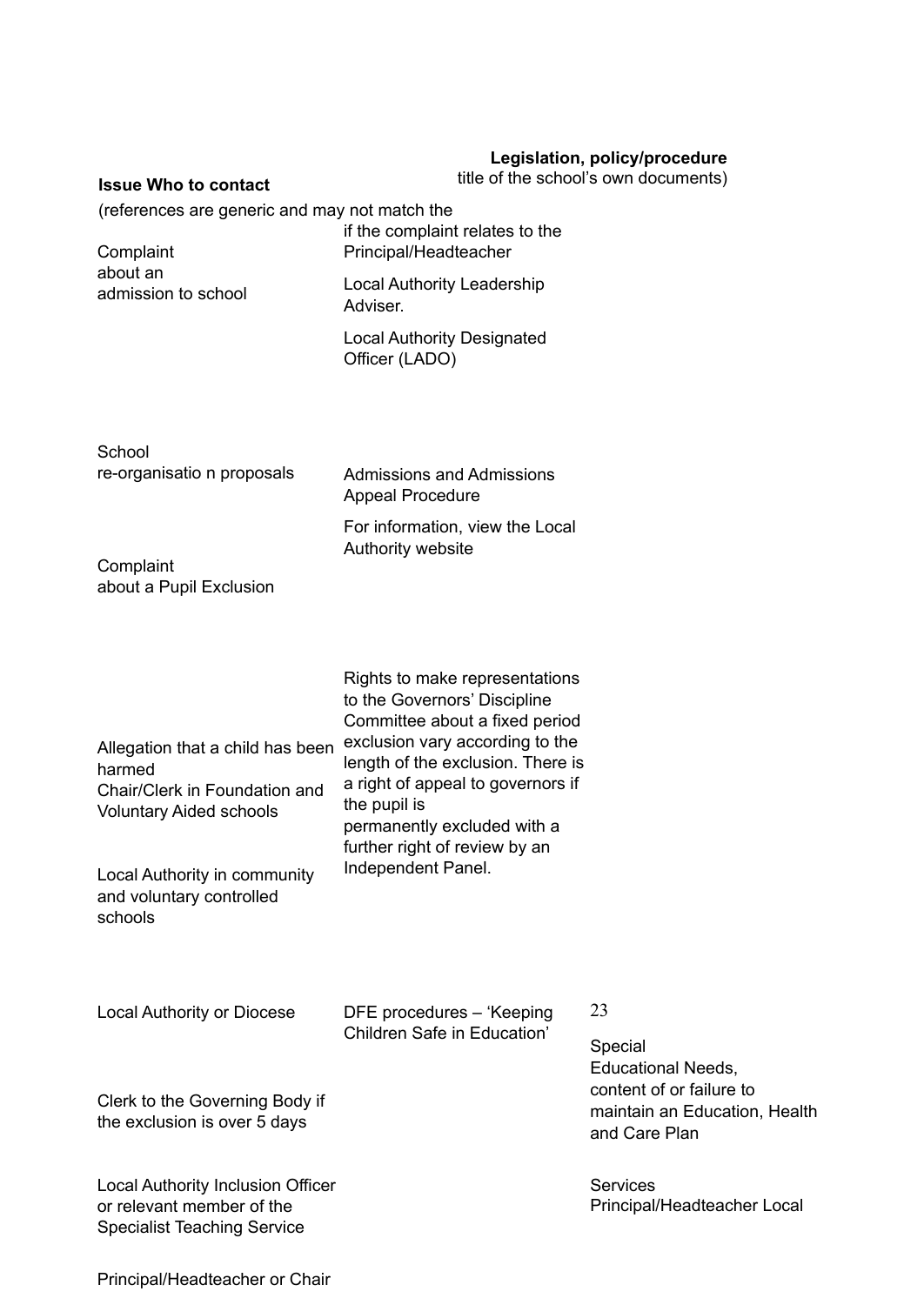| Authority                                      | <b>Assessment and Resources</b><br>Team                                                                  | appeals made to the Special<br><b>Educational Needs and</b><br>Disability Tribunal.       |
|------------------------------------------------|----------------------------------------------------------------------------------------------------------|-------------------------------------------------------------------------------------------|
| The Local Authority Statutory                  | Local Authority procedures, with                                                                         |                                                                                           |
|                                                | Service Manager Service provider's                                                                       |                                                                                           |
|                                                | procedure Staff Capability Procedure                                                                     |                                                                                           |
| provided by an external<br>contractor          |                                                                                                          |                                                                                           |
| Staff capability<br>(competence) Staff conduct | Headteacher, or Chair of<br>Governors if the complaint<br>relates to the Headteacher                     | action taken against staff, but<br>will be informed that the matter<br>is being addressed |
| <b>Staff</b><br>grievances Whistleblowin       | <b>Staff Disciplinary Procedure.</b><br>Complainants will not be told<br>the details of any disciplinary | <b>Staff Grievance Procedure</b>                                                          |

gDesignated staff School Whistleblowing Procedure 24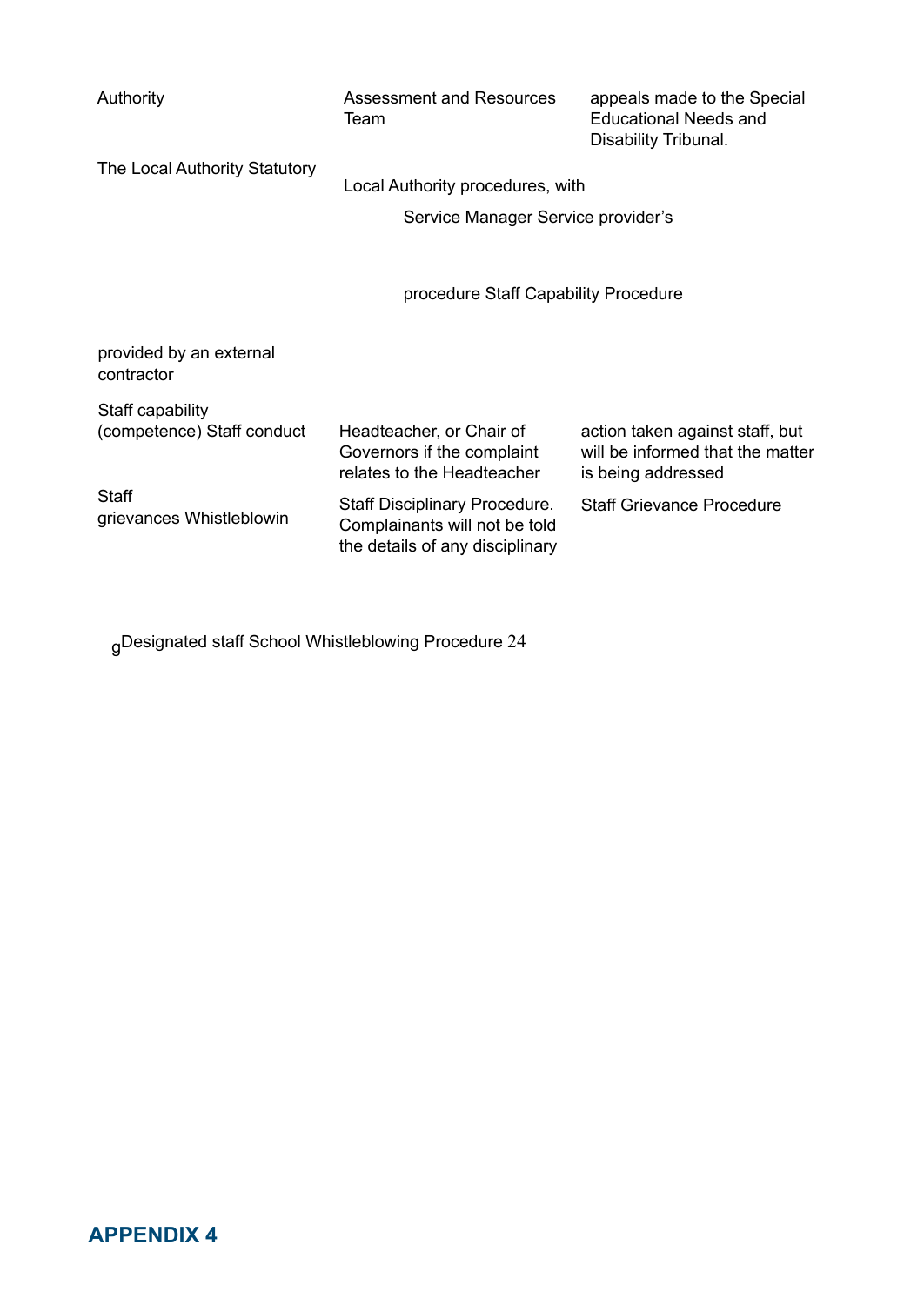## **Sample acknowledgement letter from Head/Chair of Governors**

*ISSUED ON SCHOOL HEADED PAPER*

[DATE/HEADER etc.]

I am writing to acknowledge receipt of your complaint dated [INSERT DATE] that was received on [INSERT DATE]. I will be investigating this complaint and will write to let you know the outcome. You should expect me to have issued my response to you by [INSERT DATE THAT IS 10 SCHOOL DAYS FROM DATE OF RECEIPT].

As a first step, I will be making contact to arrange a meeting with you to:

- check my understanding of what the complaint is about;
- check whether anything in the Complaint Form can be withdrawn;
- check whether anything might be added to what is written in the Complaint Form; check whether any evidence is available that was not referred to in the Complaint Form:  $\bullet$ establish what would be an acceptable outcome for you;
- discuss whether there is anything that might help resolve matters without recourse to the Complaints Procedure, for example, through mediation.

Wherever possible, I am committed to ensuring the timescales within the Governing Body's Complaints Procedure are adhered to. The person responsible for the administration of the complaint is………………..who is clerk to the governors. His/her role is to ensure that the timescales are being followed and to update you on the progress of your complaint.

This is a confidential matter and I want to reassure you that I will not be discussing this with anyone other than you and those I need to see as part of the investigation. Please could I ask you likewise to keep this matter confidential, so the investigation is not prejudiced in any way (for example through the use of social media)? If the complaint requires more time to consider than the standard 10 school days laid out in the policy, I will let you know, indicating when you can expect to hear from me.

Yours sincerely

**IINSERT NAMEI Headteacher/ Chair of Governors**

### **APPENDIX 5**

**The DFE have published the following helpful advice about the roles and responsibilities of all involved.**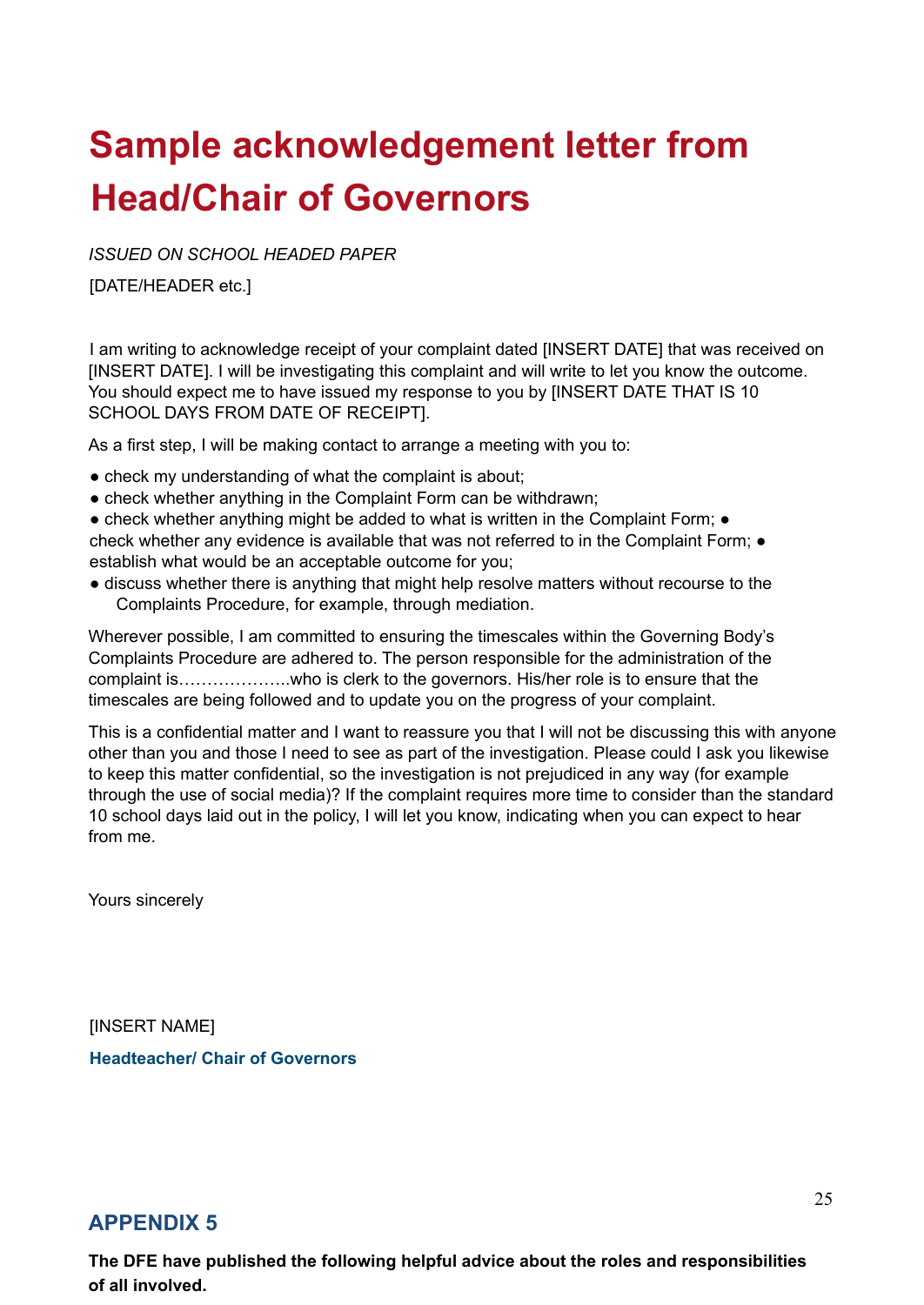https://www.gov.uk/government/publications/school-complaints-procedures

#### **Roles and Responsibilities**

#### **Complainant**

The complainant will receive a more effective response to the complaint if

they: • explain the complaint in full as early as possible;

• co-operate with the school in seeking a solution to the complaint;

- respond promptly to requests for information or meetings or in agreeing the details of the complaint;
- ask for assistance as needed;
- treat all those involved in the complaint with respect;
	- refrain from publicising the details of their complaint on social media and respect confidentiality.

#### **Investigator**

The investigator's role is to establish the facts relevant to the complaint by providing a comprehensive, open, transparent and fair consideration of the complaint through:

- sensitive and appropriate interviewing of the complainant to establish what has happened and who has been involved;
- interviewing staff and children/young people (or reviewing records of staff interviews with children) and other people relevant to the complaint;
- consideration of appropriate written records and other relevant information;
- analysing information;
- liaising with the complainant and the complaints co-ordinator as appropriate to clarify what the complainant feels would put things right.

The investigator should:

• conduct interviews with an open mind and be prepared to persist in the questioning; • keep notes of interviews or arrange for an independent note taker to record minutes of the meeting;

- ensure that any papers produced during the investigation are kept securely pending any appeal;
- be mindful of the timescales to respond:
- prepare a comprehensive report for the Headteacher or complaints committee that sets out the facts, identifies solutions and recommends courses of action to resolve problems.

The Headteacher or complaints committee will then determine whether to uphold or dismiss the complaint and communicate that decision to the complainant, providing the appropriate escalation details.

**Complaints Co-ordinator** (this could be the Headteacher / designated complaints governor or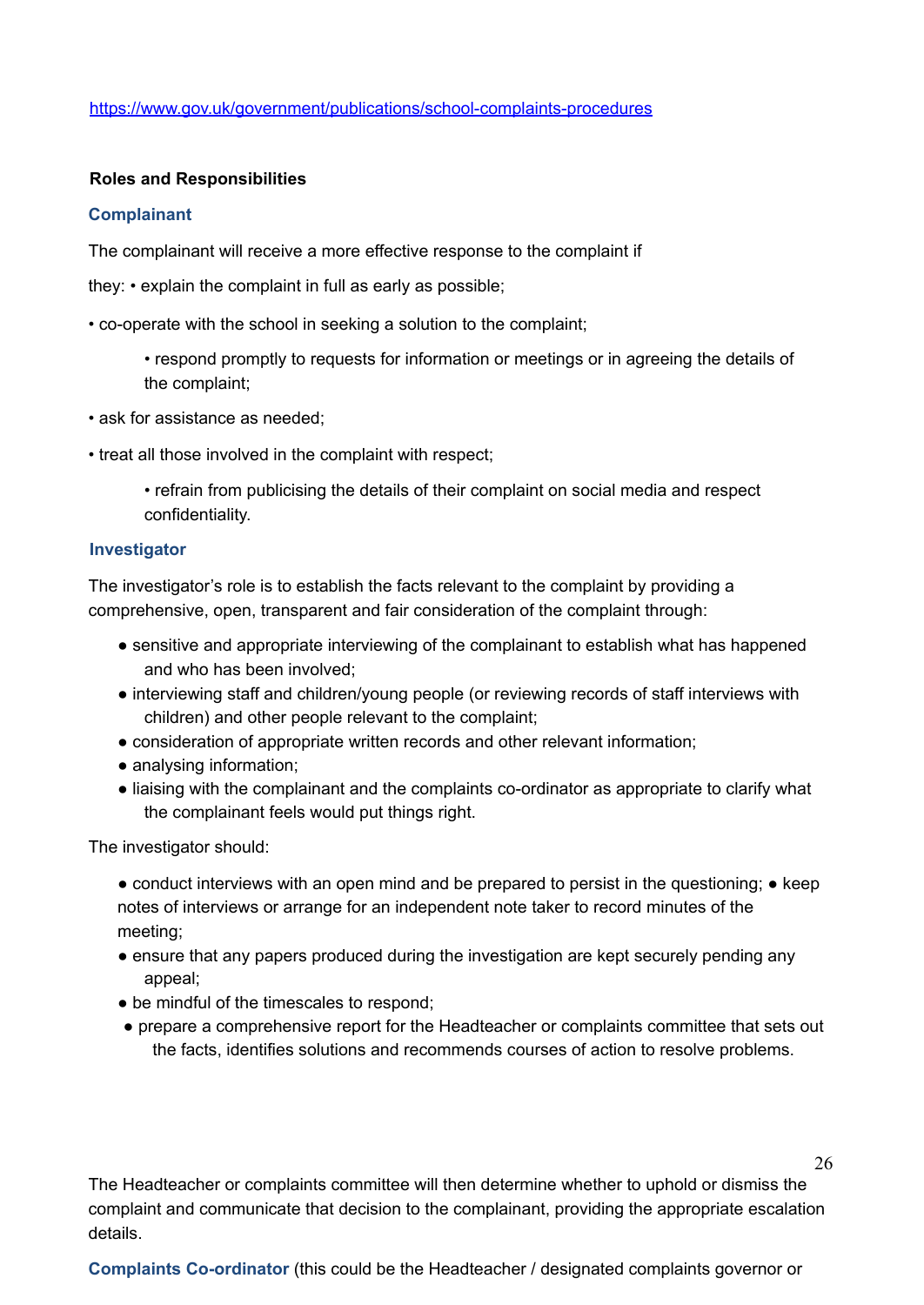other staff member providing administrative support)

The complaints co-ordinator should:

● ensure that the complainant is fully updated at each stage of the procedure; ● liaise with staff members, Headteacher, Chair of Governors, Clerk and LAs (if appropriate) to ensure the smooth running of the complaints procedure;

• be aware of issues regarding:

sharing third party information;

additional support. This may be needed by complainants when making a complaint including interpretation support or where the complainant is a child or young person;

● keep careful records.

#### **Clerk to the Governing Body**

The Clerk is the contact point for the complainant and the committee and should:

- ensure that all people involved in the complaint procedure are aware of their legal rights and duties, including any under legislation relating to school complaints, education law, the Equality Act 2010, the Freedom of Information Act 2000, the Data Protection Act (DPA) 2018 and the General Data Protection Regulations (GDPR);
- set the date, time and venue of the meeting, ensuring that the dates are convenient to all parties (if they are invited to attend) and that the venue and proceedings are accessible; ● collate any written material relevant to the complaint (for example; stage 1 paperwork, school and complainant submissions) and send it to the parties in advance of the meeting within an agreed timescale;
- make a written record of the proceedings;
- circulate the minutes of the meeting;
- notify all parties involved of the committee's decision.

#### **Committee Chair**

The committee's chair, who is nominated in advance of the complaint meeting, should ensure that:

- both parties are asked (via the Clerk) to provide any additional information relating to the complaint by a specified date in advance of the meeting;
- If the complainant is invited to the meeting, that it is conducted in an informal manner, is not adversarial, and that, everyone is treated with respect and courtesy;
- complainants who may not be used to speaking at such a meeting are put at ease.
- the remit of the committee is explained to the complainant;
- written material is seen by everyone in attendance, provided it does not breach confidentiality or any individual's rights to privacy under the DPA 2018 or GDPR; ● both the complainant and the school are given the opportunity to make their case and seek clarity, through written submissions ahead of the meeting
- the issues are addressed:
- key findings of fact are made;
- the committee is open-minded and acts independently;
- no member of the committee has an external interest in the outcome of the proceedings or any involvement in an earlier stage of the procedure;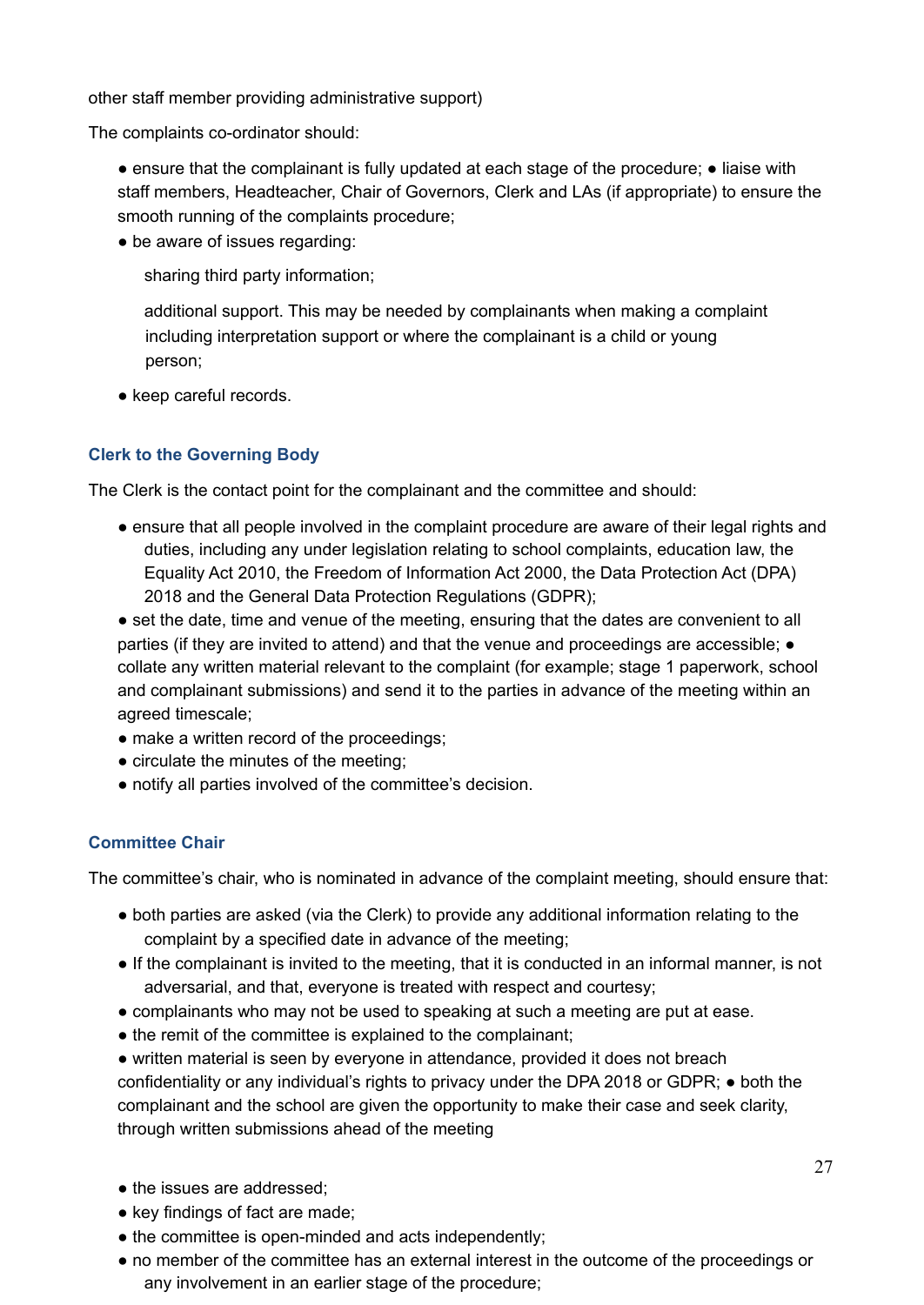- minutes of the meeting are taken;
- they liaise with the Clerk

#### **Committee Member**

Committee members should be aware that:

• the meeting must be independent and impartial, and should be seen to be so;

No governor may sit on the committee if they have had a prior involvement in the complaint or in the circumstances surrounding it;

• the aim of the meeting should be to resolve the complaint and achieve reconciliation between the school and the complainant;

It is recognised that the complainant might not be satisfied with the outcome if the meeting does not find in their favour. It may only be possible to establish the facts and make recommendations.

## **School name… Complaint form**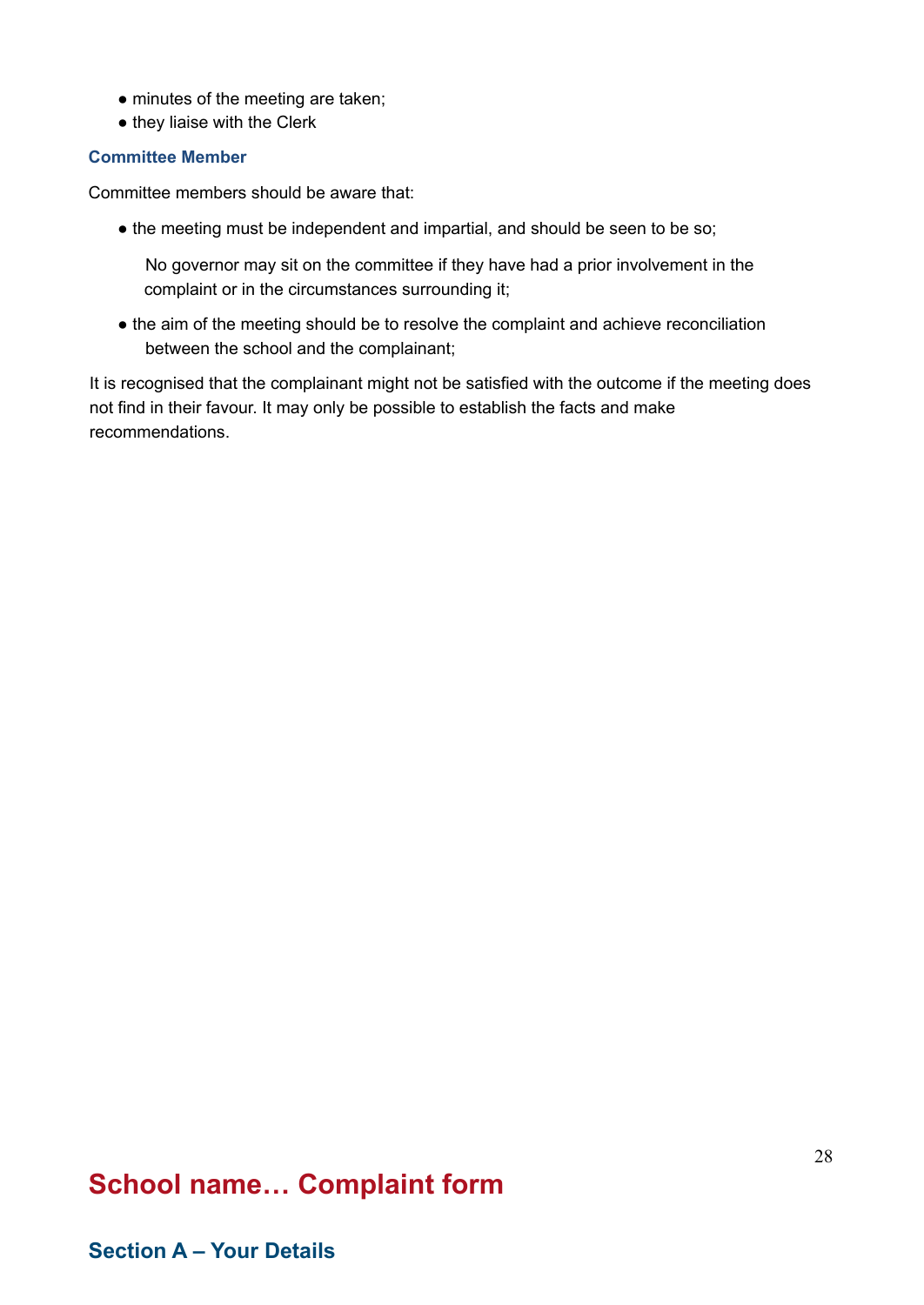Title – Mr/Mrs/Ms/Other

Surname Forename

| Home                 | Tel | N٥      |
|----------------------|-----|---------|
| Mobile               | Tel | N٥      |
| Email                |     | Address |
| Address and Postcode |     |         |

How would you prefer us to contact you?

## **Section B**

Please give details of your complaint, including whether you have spoken to anybody at the school about it (please use a continuation sheet if necessary)

What would constitute a satisfactory resolution of your complaint?

## **School name… Complaint review request form**

## **Section A – Your Details**